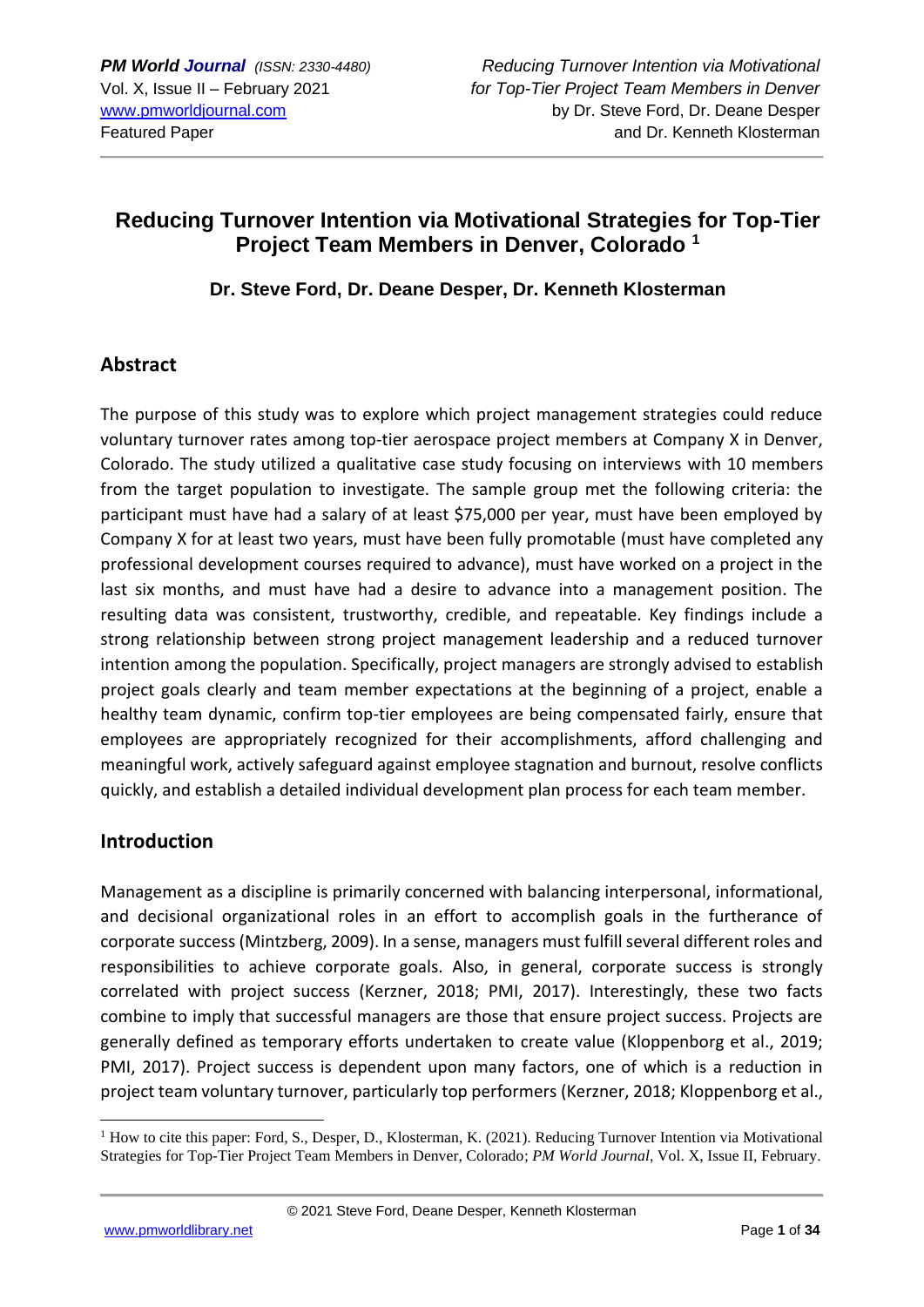2019). Top performers disproportionately impact project health, with top-tier workers providing nearly 400% more productivity than their counterparts and costing nearly 250% of annual salary to replace (Boss, 2018). From a management and project management perspective, preventing or reducing top-tier project member voluntary turnover is, therefore, a primary function (Boushey & Glynn, 2012; Mintzberg, 2009; PMI, 2017).

A critical factor in defining top employees is that these workers typically earn more than \$75,000 salary (Kahneman & Deaton, 2010). Importantly, this specific salary is highly correlated to how an employee falls on Maslow's hierarchy of needs rather than the specific income number itself (Chamorro-Premuzic, 2013; Kahneman & Deaton, 2010; Maslow, 1943). In other words, Kahneman and Deaton (2010) used the average salary for employees that both fulfilled the qualifications of a top performer and self-identified as pursuing higher needs on Maslow's hierarchy. Given this relationship between salary and Maslow's hierarchy, one can generally interchange a salary of \$75,000 with a location on Maslow's hierarchy at the level of pursuing higher needs. This distinction is critical and helps determine which employees are considered top-tier.

Interestingly, project success is strongly correlated with top-tier employee turnover (García et al., 2019; Raziq et al., 2018). All things being equal, projects with lower turnover rates among top performers are highly likely to succeed, while projects suffering high turnover rates among top-tier personnel are more likely to fail (Yang, 2010). Also, top-tier employee turnover intention is strongly aligned with employee motivation. Top performers are far more likely to leave an organization or manager with insufficient or inappropriate motivational methodologies (Cho & Perry, 2011; Martin, 2017). In general, top performers are typically intrinsically motivated and desire to achieve higher needs, such as: exploring new challenges, pursuing educational opportunities, or self-actualization (Kahneman & Deaton, 2010; Maslow, 1943; Robinson, 2010). In short, top-tier performers have different motivational needs and warrant specialized consideration given both their production and cost to replace (Willyerd, 2014).

In brief, there is a specific line of causation in the research and practitioner literature linking corporate success to management, project management, top-tier employee turnover, and employee motivation. This line of causation assumes critical importance given the reality that the top performer turnover intention rate is at an all-time high across nearly all industries in the United States (Boss, 2018; Cook, 2017). Furthermore, Ojo (2018) concluded that there is no specific investigation into reducing top-tier employee turnover in the aerospace industry. Thus, the literature firmly establishes the importance of reducing top-tier employee voluntary turnover from project teams, with a specific focus among top-tier project members in the aerospace industry.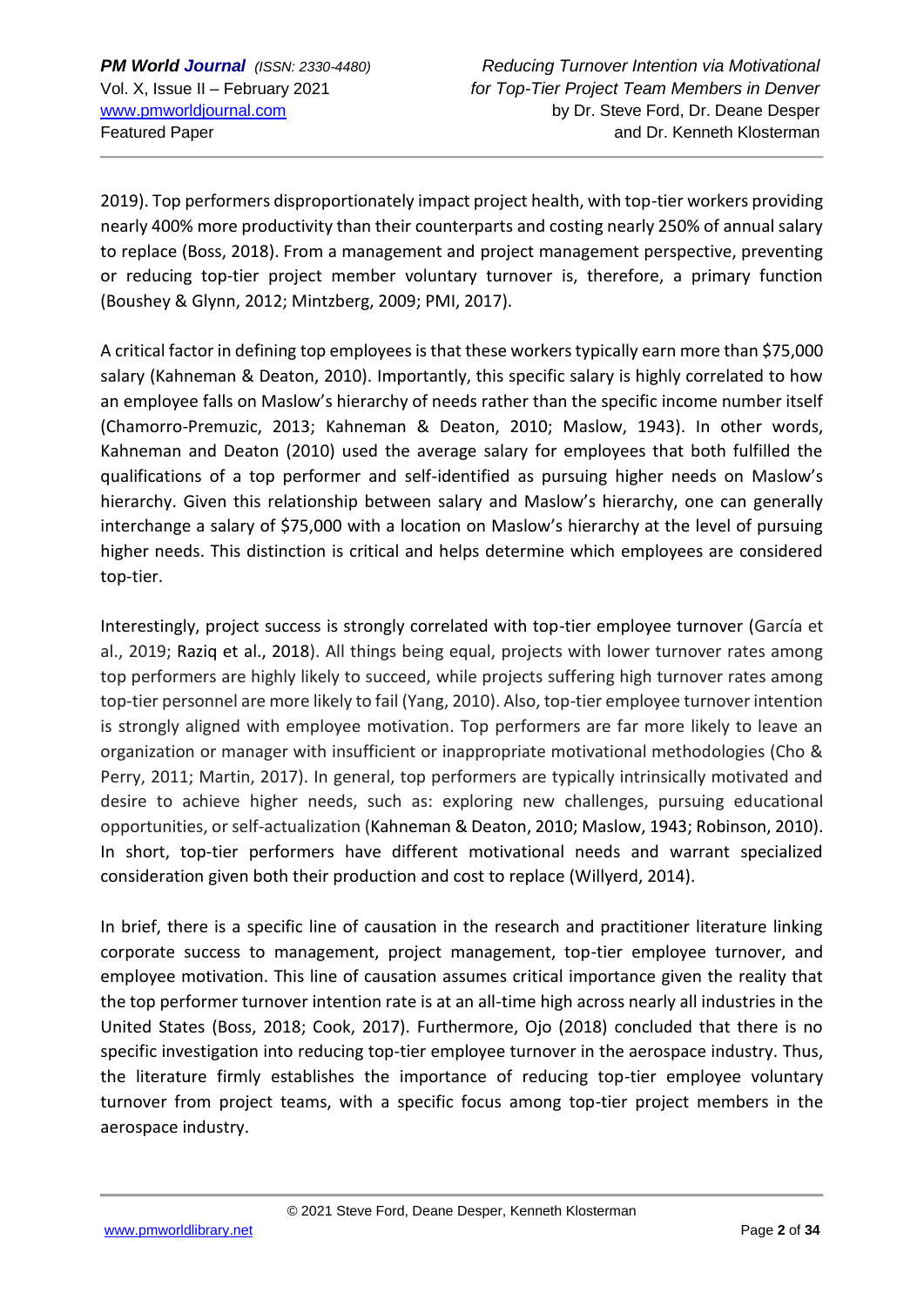#### **Problem Statement**

The problem is how near all-time high turnover rates among top-tier employees (Boss, 2018; Cook, 2017) has a detrimental effect on project health (Project Management Institute, 2017; Wallström et al., 2012) and how to mitigate this problem using project management strategies to reduce turnover rates of nearly 10% among project members earning \$75,000 or more per year (Alkhatib, 2016; Alton, 2016; Boss, 2018; Dmitrieva, 2018). This level of turnover is five times the historical level of turnover among top-tier personnel, and it is essential to note that top-tier employees provide approximately 400% more productivity than standard employees and can cost up to 250% of their salary to replace (Boss, 2018; Dmitrieva, 2018). There is a clear line of causation regarding high employee turnover and a lack of appropriate motivational strategies (Kerzner, 2018). In other words, the literature supports the reality that aerospace project managers in the Denver, CO area that lack fitting motivational strategies for top-tier employees can expect high employee turnover among this specific employee population (Cook, 2017). Furthermore, turnover within this top-tier segment leads to a disproportionately negative impact on the probability of project success and, therefore, overall corporate success (Alshanbri et al., 2015; Boss, 2018).

#### **Study Purpose**

The purpose of this study was to explore which project management strategies can reduce voluntary turnover rates among aerospace engineering project members earning more than \$75,000 per year at Company X in Denver, Colorado. To explore, the study utilized a qualitative case study focusing on interviews (Levy et al., 2016; Yin, 2018). The target group was aerospace project team members in an advanced training and leadership program at Company X. The sample group met the following criteria: the participant must have had a salary of at least \$75,000 per year, must have been employed by Company X for at least two years, must have been fully promotable (must have completed any professional development courses required to advance), must have worked on a project in the last six months, and must have had a desire to advance into a management position. These criteria were set to prevent data skew due to outside factors.

## **Research Question**

The research problem is how near all-time high turnover rates among employees (Boss, 2018; Cook, 2017) has a detrimental effect on project health (Project Management Institute, 2017; Wallström et al., 2012) and how to mitigate this problem using project management strategies to reduce turnover rates among project members earning at least \$75,000 per year (Alkhatib,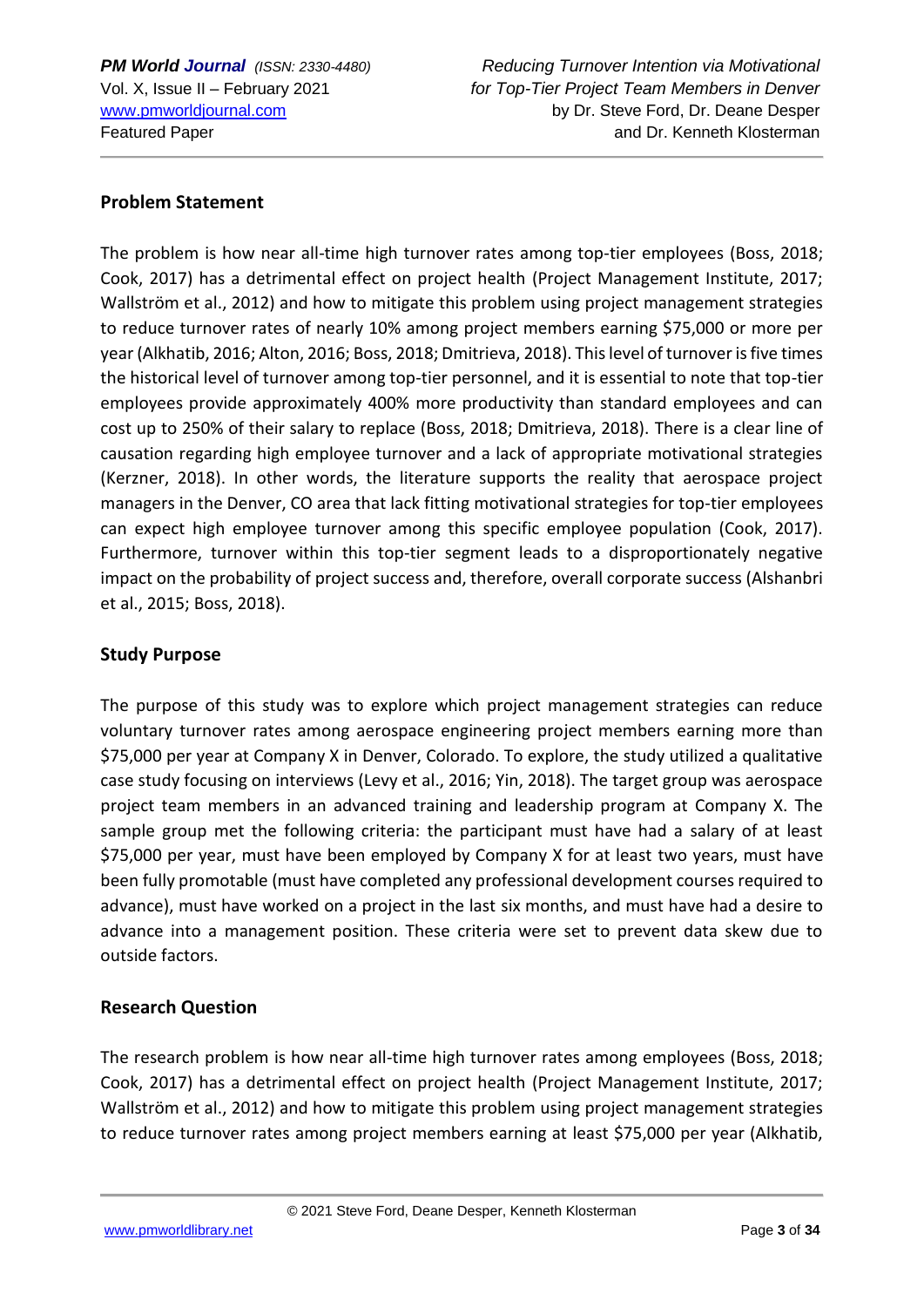2016; Boss, 2018). The proposed study's research question was derived from the research problem, research purpose, and qualitative case study methodology, as defined by Yin (2018). Applying this methodology to the research problem and purpose yielded the following question:

*Q1*. What motivational techniques are most effective for a project manager to use to reduce voluntary turnover rates among top-tier aerospace project members in the Denver area?

## **Conceptual Framework**

This study's conceptual framework included theories relating to leadership, conflict resolution, motivation, and emotional well-being. The significant leadership theories utilized in the study were transactional, transformational (Nahavandi, 2015; Northouse, 2018), and the concept of emotional intelligence (EI) and emotional quotient (EQ) (Alawneh & Sweis, 2016; Goleman, 2006; Goleman, 2017). Regarding conflict resolution theory, PMI (2017), Shamma (2017), and Trejo (2016) provided theoretical constructs for managers and project managers. Motivation theories included Scientific Management (F. Taylor, 1911), Maslow's Hierarchy of Needs (Maslow, 1943), theory X and theory Y (McGregor, 2006), Equity theory (Adams, 1965), Hygiene theory (Herzberg, 2008), Expectancy theory (Porter & Lawler, 1968), Satisfaction and Environment theory (Flowers & Hughes, 1973), and Self-Determination theory (Deci & Ryan, 2008). Deci and Ryan (2008) and Kahneman and Deaton (2010) provided a theoretical base for examining an employee's emotional well-being as a function of motivation.

Regarding conceptual literature pertaining to this study, Boss (2018), Cook (2017), and SHRM (2016) provided context regarding the criticality of top performer turnover and the impact to project health. Kahneman and Deaton (2010) and Nahavandi (2015) delivered the prevailing context regarding top-tier employee definition and importance. Aga et al. (2016), Caillier (2017), and Khamaksorn (2016) provided contextual research regarding employee perceptions of managers. Bowen (2016) and Ojo (2018) offered the most recent and applicable previous research regarding this study. The significant impacts of managerial conduct, the overall importance of projects, emerging trends in the field, practitioner literature, and the relevance of the study were gleaned from industry experts such as Kerzner (2018), Kloppenborg et al. (2019), Mintzberg (2009), Nahavandi (2015), Northouse (2018), and PMI (2017).

The relationship between the significant study components is shown in Figure 1. The illustration further shows the interrelationships and cross-over of individual factors in reducing top-tier employee voluntary turnover among aerospace project members in the Denver area. Also, the chart illustrates the graphical relationship between the literature review sections and the research question. Figure 1 should be interpreted as both a circular path and a spiderweb of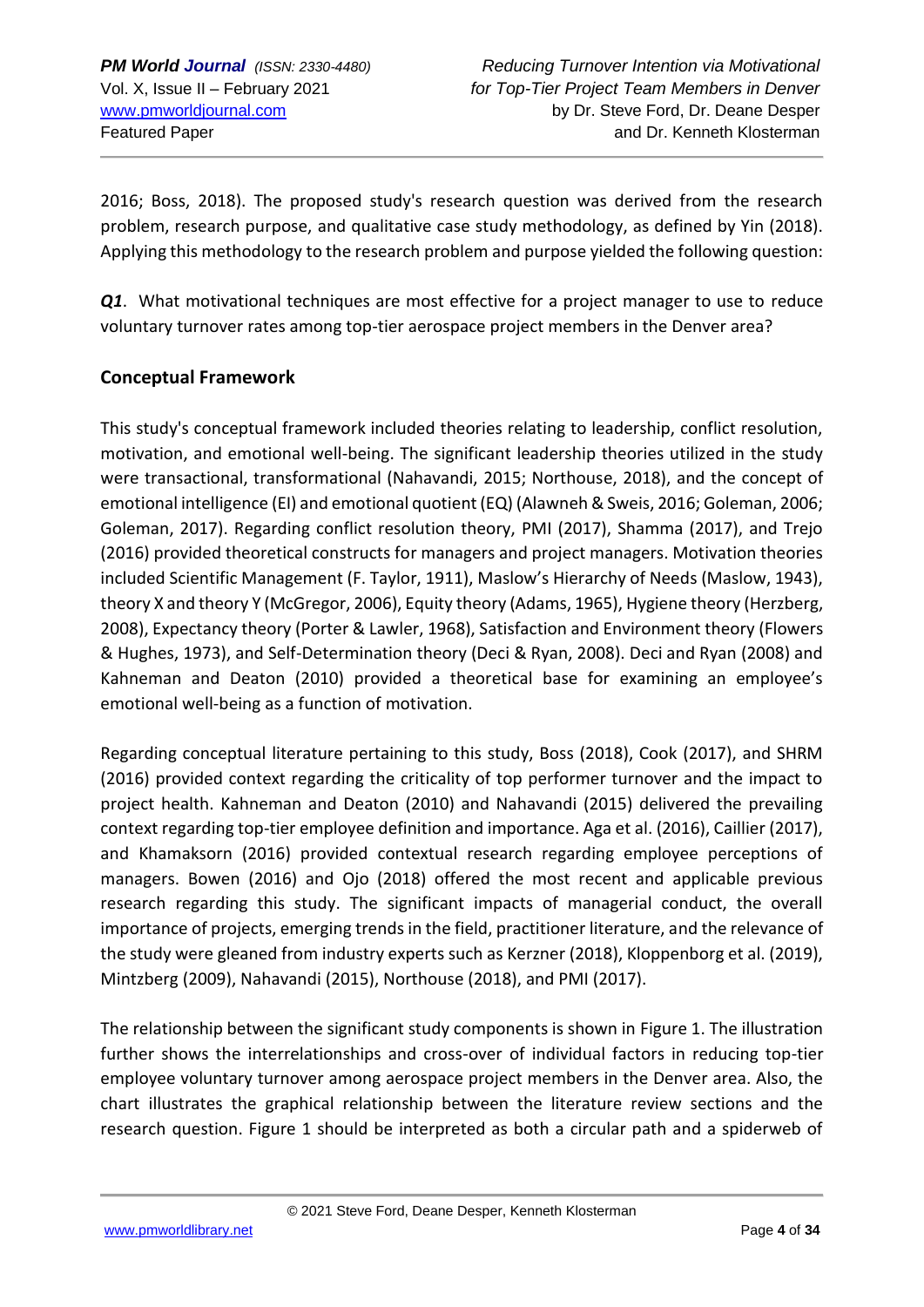interrelated, interdisciplinary factors that continually impact one another. For instance, the study linked corporate success to project success, then project success to project management, only to then link project management to project management leadership style (Kerzner, 2018; PMI, 2017; Wallström et al., 2012). However, corporate success and project success also directly impacted an employee's motivational needs and vice-versa (Boss, 2018).

#### **Figure 1 Conceptual Framework**



## **Significance of the Study**

This study helped fill this specific gap in the literature on reducing top-tier employee turnover via properly motivating aerospace project personnel in the Denver area. This study also contributed to the body of knowledge in the project management field as it provided specific recommendations and courses of action to project management professionals regarding how to motivate and retain top-tier project members, perhaps even in similar industries and other locales (Leedy & Ormrod, 2016). Also, society will be further served by management professionals being better prepared and trained regarding how to more effectively motivate toptier workers, leading to greater emotional fulfillment, job satisfaction, and quality of life for employees in this field (Kahneman & Deaton, 2010).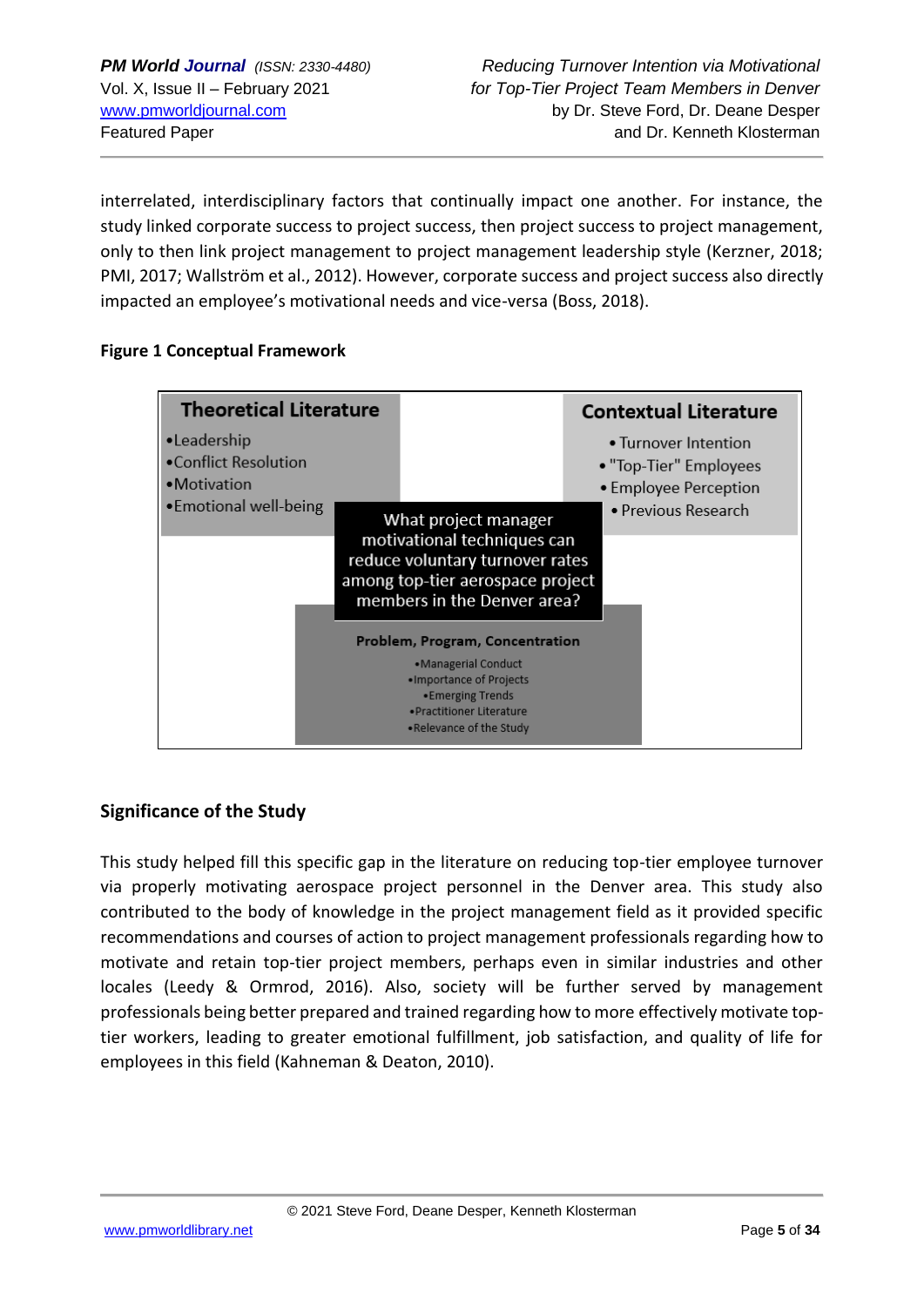#### **Definition of Terms**

There are several terms related to theoretical constructs, contextual elements, or industryspecific vocabulary that warrant explicit definitions. These definitions are provided below.

*Conflict Resolution.* Conflict resolution refers to either a formal or informal process by which two or more parties find or negotiate a solution to a dispute or disagreement (Shamma, 2017; Yazid et al., 2018).

*Project.* A project is a short-term effort commenced to develop a unique service, product, or outcome (PMI, 2017).

*Project success.* Project success is defined as being achieved when a project delivers the agreedupon scope of work within time and budget constraints while also meeting stakeholder and business objectives (Kerzner, 2018; Kloppenborg et al., 2019; PMI, 2017).

*Top-tier.* The term "top-tier," in the context of this study, refers to an employee earning more than \$75,000 salary. More importantly, it refers to the reality of an employee that has fulfilled "lower needs" and is searching to fulfill "higher needs" (Kahneman & Deaton, 2010; Maslow, 1943).

*Management.* Management includes the functions of planning, organizing, directing, and controlling human, financial, physical, and informational resources to achieve organizational goals (Mintzberg, 2009).

*Project management.* Project management is the process of applying skills, tools, techniques, and knowledge to project endeavors to achieve project success (PMI, 2017).

Leadership. Leadership refers to both the ability and process of an individual to influence others to reach a common goal (Northouse, 2018). Leadership differs from management in that leadership includes an emotional component, while management focuses on processes (PMI, 2017).

*Project Leadership.* Project leadership is the process and ability of a project manager to influence the project team to further project success (Meyer Harwitz, 2019; PMI, 2017). In other words, project leadership is, therefore, the application of leadership to a project environment or setting (Kerzner, 2018).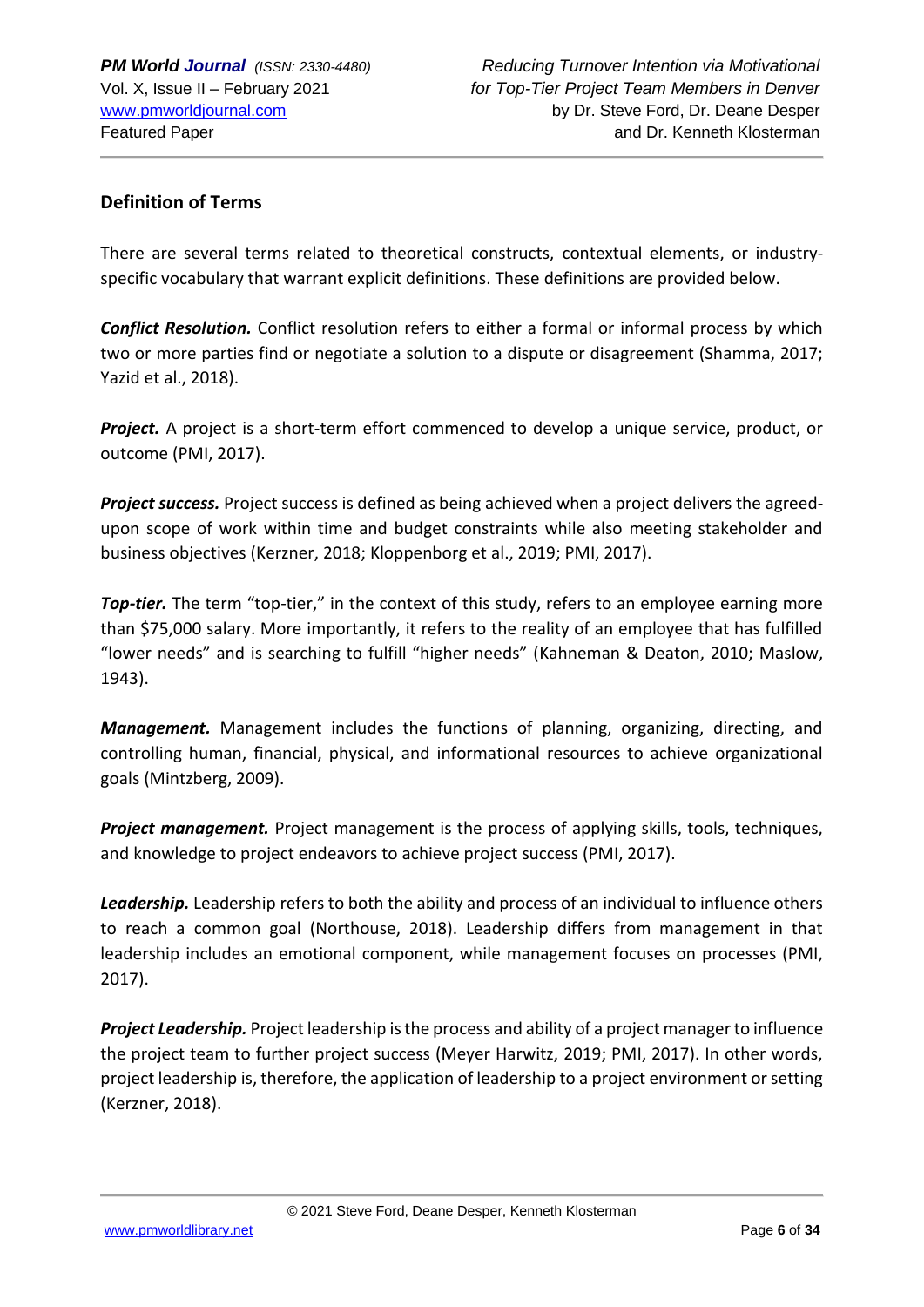*PM World Journal (ISSN: 2330-4480) Reducing Turnover Intention via Motivational* Vol. X, Issue II – February 2021 *for Top-Tier Project Team Members in Denver* [www.pmworldjournal.com](http://www.pmworldjournal.com/) by Dr. Steve Ford, Dr. Deane Desper Featured Paper and Dr. Kenneth Klosterman and Dr. Kenneth Klosterman

*Motivate.* Motivate refers to a manager's ability to influence an employee to behave or perform in a certain way (Northouse, 2018). Motivation is one of the core tenets for a project manager (Abyad, 2018).

*Voluntary turnover.* Reina et al. (2018) stated that voluntary turnover refers to the phenomenon of an employee leaving a position or firm by choice, not by direction (i.e., not being fired). Rubenstein et al. (2018) described voluntary turnover as someone leaving their job due to something other than adverse organizational action.

## **Review of the Literature**

Preventing or reducing turnover is a primary function of management (Mintzberg, 2009). In many cases, project management is the practical exercise of management theory (PMI, 2017). The body of research unequivocally connected employee turnover intention to numerous facets of management and project management (Abyad, 2018). These facets included motivation, the negative influence of turnover on project success (to answer the question regarding why employee turnover, particularly among top-tier personnel, is so impactful), the interaction between leadership and motivation, and the influence of conflict resolution on motivation, as seen in Figure 2 (Kerzner, 2018).





Specifically, the literature supported the assertion that specific project management motivational techniques could reduce turnover rates among employees. These same sources linked top-tier personnel turnover to four factors, including motivation, project success, leadership, and conflict resolution, as seen in Figure 2. (Eaton, 2016; Judge, 2010). These four areas were critical when considering the reasoning behind why top-tier personnel decided to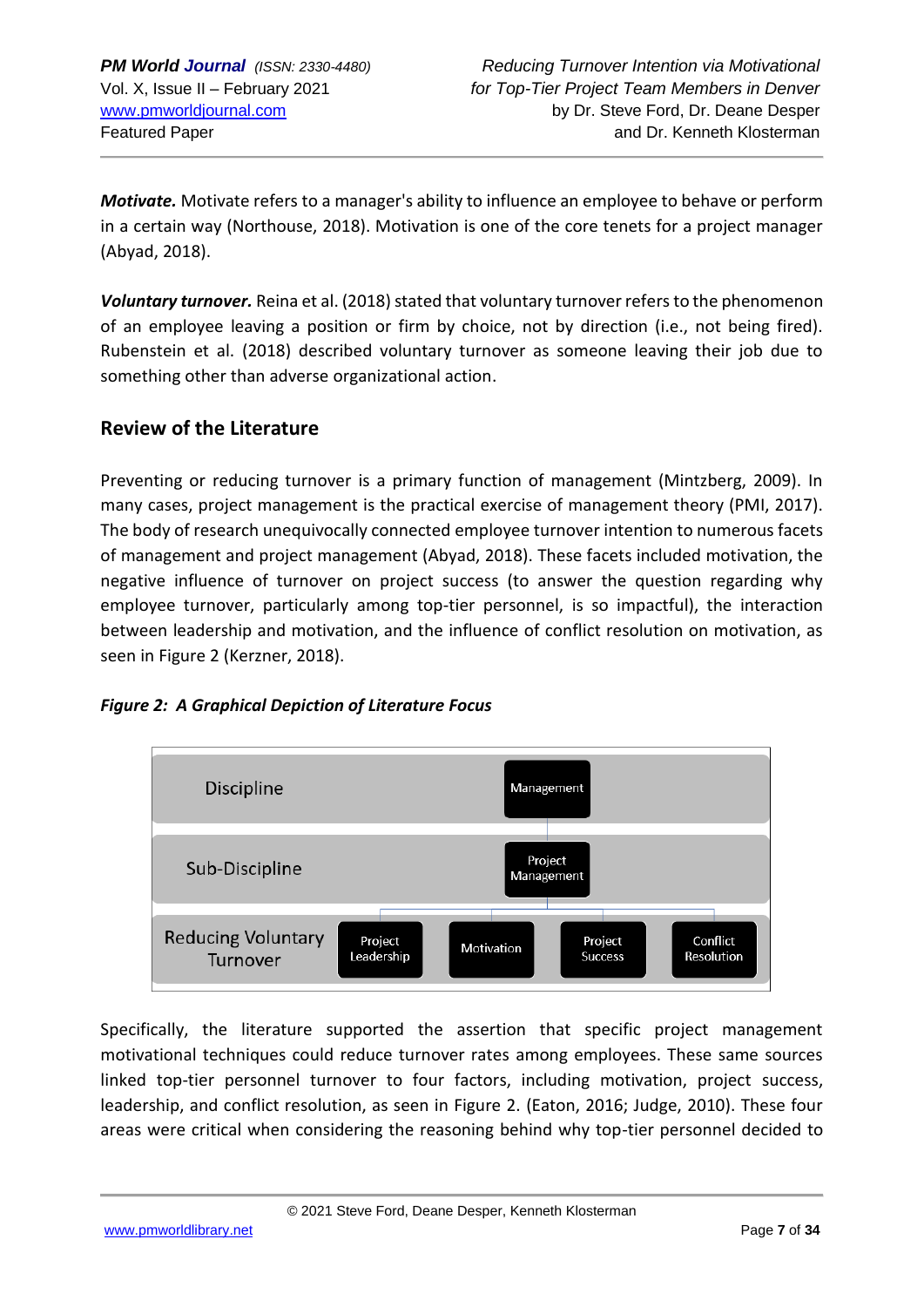leave a firm. Thus, examining why these four factors dominated the literature on team turnover narrowed the study's focus on reducing turnover via specific project management motivational strategies for aerospace project members in the Denver area.

#### **Motivation and Project Success**

The Project Management Institute irrevocably linked team member motivation and project success (PMI, 2017). Abyad (2018) and Kerzner (2018) stated that project managers were responsible for motivating team members to achieve project success and thereby achieve corporate success. The Project Management Institute (2017) held that project member motivation was essential to project success, defined as meeting project objectives within the cost, scope, and schedule constraints. Raziq et al. (2018) concluded that "motivation is key to project success" (p. 11). Without a highly motivated team, García et al. (2019), Mintzberg (2009), and Raziq et al. (2018) recognized the high probability of team turnover, lower performance, and overall team dysfunction. These three consequences of low motivation directly contributed to project failure (Yang, 2010). Eaton (2016) and Judge (2010) found that motivation significantly influenced job performance, turnover intention, work quality, absenteeism, tardiness, and commitment level.

Likewise, Alvarenga et al. (2018) and Sharma and Nambudiri (2015) linked a relationship between higher job satisfaction and lower turnover intention rate, with job satisfaction linked to motivational and leadership traits. Shao (2017) described a project's internal and external environment, with the internal dynamic containing team member interactions, including motivational techniques. A project manager must have controlled the triple constraints of scope, schedule, and cost in the external environment, in addition to governing the internal environment, to achieve project success (Shao, 2017). Thus, successfully motivating team members was critical to achieving lower team turnover rates. In other words, lower team turnover rates were a cornerstone to project success (Hughes et al., 2017; Nurun et al., 2017). However, to truly understand the depths of the links between motivation and project success, the study explored motivation theory in a holistic manner.

#### **Motivation Theory**

Robbins and Judge (2017) defined motivation as being able to harness an employee's persistence, direction, and intensity to attain an organizational goal. Taylor's Scientific Management theory (Dean, 1997; F. Taylor, 1911) described the link between employee motivation and higher employee output as a management function and something to be further studied. Modern academic research into motivation theory began with the work of English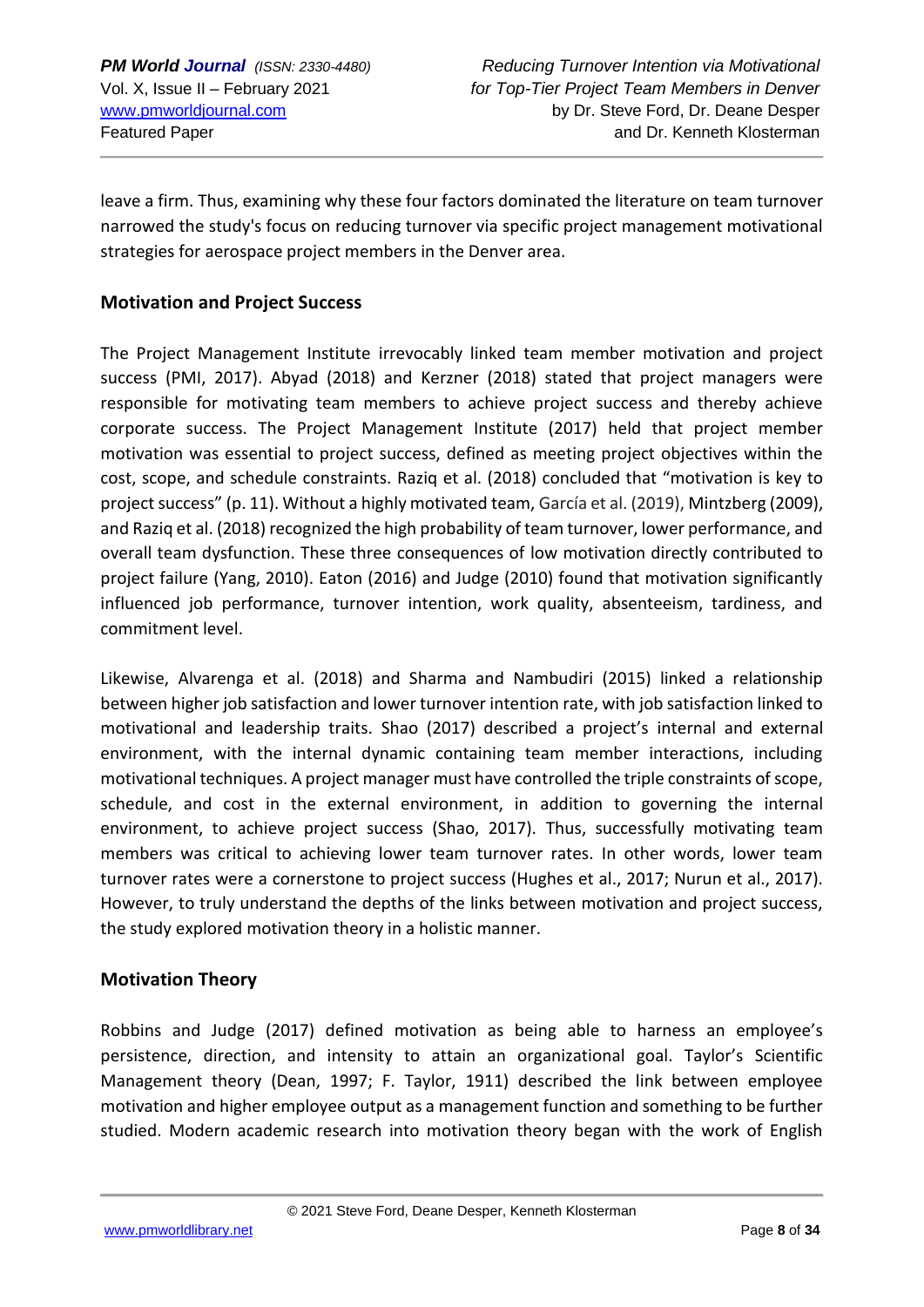(1921), Wolfe (1921), and Perrin (1923). English (1921) studied how to motivate individuals given a dynamic psychological landscape and was one of the first to identify the idea that a manager must motivate inherently unique people via individualized motivational techniques. Wolfe (1921) investigated radicalism's motivation, which provided insight into how motivation lies on a spectrum unique to everyone. Perrin (1923) examined the reality that motivation has a biological-social aspect and found the theory to have substance. In other words, biological impulses (safety, shelter, food, water, and other similar base desires) can heavily influence employee motivation. These biological impulses were later termed lower needs. These early researchers were the first to codify the importance of motivation to overall worker productivity, the relationship between managers and employee motivation, and the necessity of different motivational strategies for inherently unique workers regarding motivational needs.

Modern researchers linked workers' needs to worker motivation. According to Mayo (Dininni, 2017; Mayo, 1945), Maslow (1943), and McGregor (McGregor, 2006), a worker or manager who has their basic needs satisfied will look to satisfy higher needs. Mayo explicitly acknowledged a worker's desire to achieve higher needs eventually (Dininni, 2017). Maslow (1943) showed those higher needs of love and belongingness, self-esteem, and self-actualization on his pyramid of needs, as shown in Figure 3.



#### **Figure 3: Maslow's Hierarchy of Needs**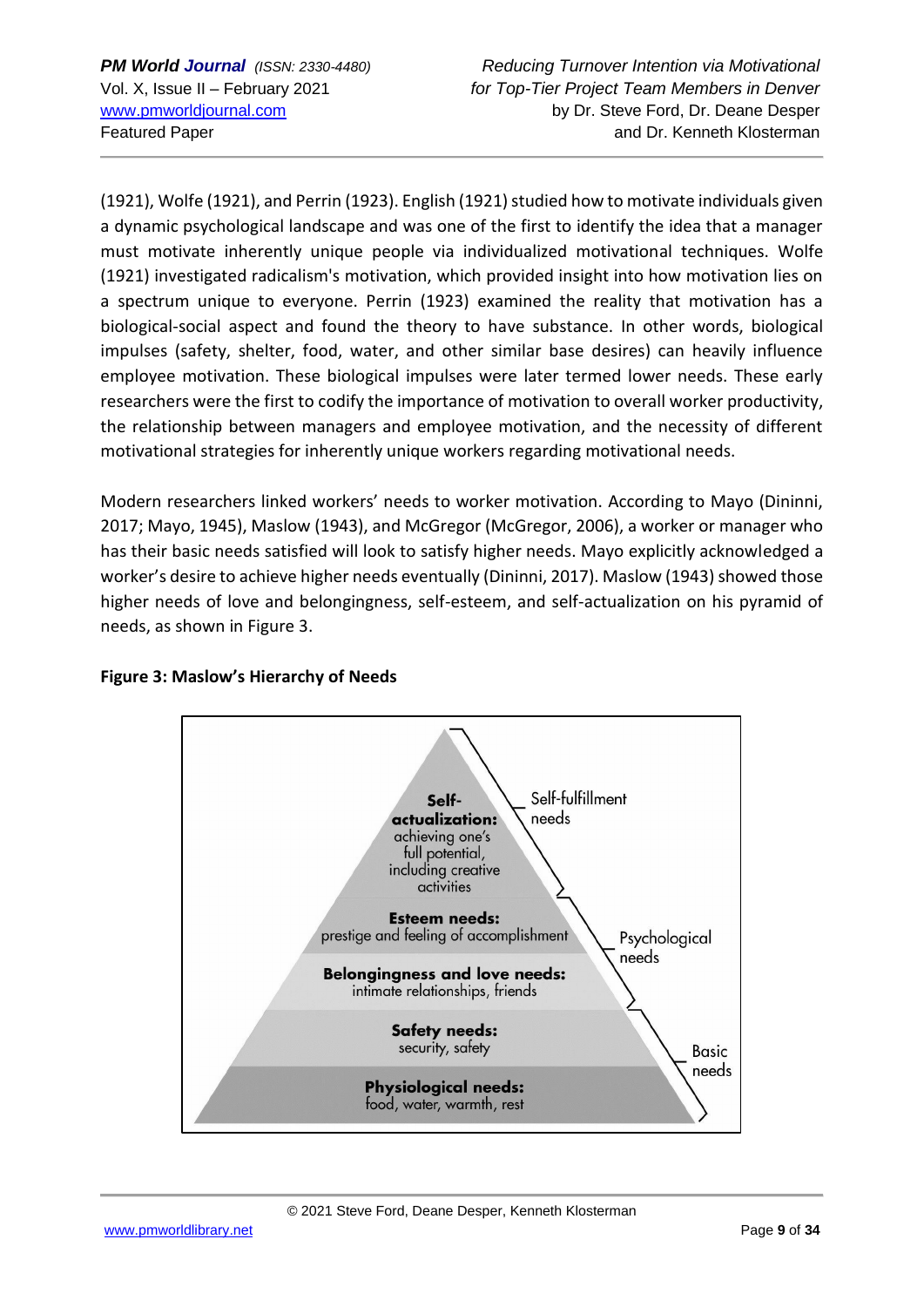*PM World Journal (ISSN: 2330-4480) Reducing Turnover Intention via Motivational* Vol. X, Issue II – February 2021 *for Top-Tier Project Team Members in Denver* [www.pmworldjournal.com](http://www.pmworldjournal.com/) by Dr. Steve Ford, Dr. Deane Desper Featured Paper and Dr. Kenneth Klosterman and Dr. Kenneth Klosterman

Maslow (1943) stated that as individuals achieved lower level needs on the pyramid, employees would naturally move up the pyramid and achieve higher levels. In other words, if workers' lower needs are fulfilled and stable, they will begin to work on fulfilling higher needs (Maslow, 1943). McGregor related these findings regarding theory X and theory Y (McGregor, 2006), which described employees as extrinsically or intrinsically motivated and the general theory linking them. A theory X worker was considered resistant to work, requiring high supervision levels and generally extrinsically motivated by money (McGregor, 2006). A theory Y employee was generally intrinsically motivated and higher performing (McGregor, 2006). McClelland's Human Motivation theory (McClelland, 1961) explained human motivation as a combination of a need for power, affiliation, and achievement, and generally coincided with previous findings regarding human motivation. In short, McClelland (1961) stated that employees generally desired power (control over others), affiliation (the desire to belong), or achievement (self-fulfillment). Most top-tier employees were naturally drawn to either the power or achievement groups, with achievement being the dominant force among top-tier workers (McClelland, 1961). Regarding how to manage top-tier employees with disparate motivational needs, Adams (1965), Porter and Lawler (1968), and Herzberg (2008) examined the desirable dynamics between a manager and employee to achieve the highest levels of motivation.

### **Project Management Leadership**

Project management is defined "as the application of knowledge, skills, tools, and techniques to project activities to meet the project requirements" (PMI, 2017). Badewi (2016) agreed and added project practices to the list of project management attributes. Ahmed and Abdullahi (2017) differentiated between project management and project leadership, with project management referring to the hard skills required to administer a project and project leadership referring to the soft skills one must possess to complete a project successfully. Bowen (2016) and Meng and Boyd (2017) agreed and described project management leadership as critical to facilitating project member motivation and thereby contributing to project success. Likewise, Mir and Pinnington (2014) conclusively stated that project manager performance was consistently statistically correlated to project success, with specific project manager behaviors (key performance indicators and staff interaction) reaching the level of causation. Thus, project leadership is a direct link between project management and the necessity to focus on employee motivation (Cohen, 2019; Daiane et al., 2017).

The literature regarding project management leadership and its role in motivating team members is extensive, particularly when viewed through a general leadership lens. To narrow the focus somewhat, Munyeki and Were (2017) and Yang et al. (2011) uncovered those project managers adopting both transformational and transactional leadership techniques improved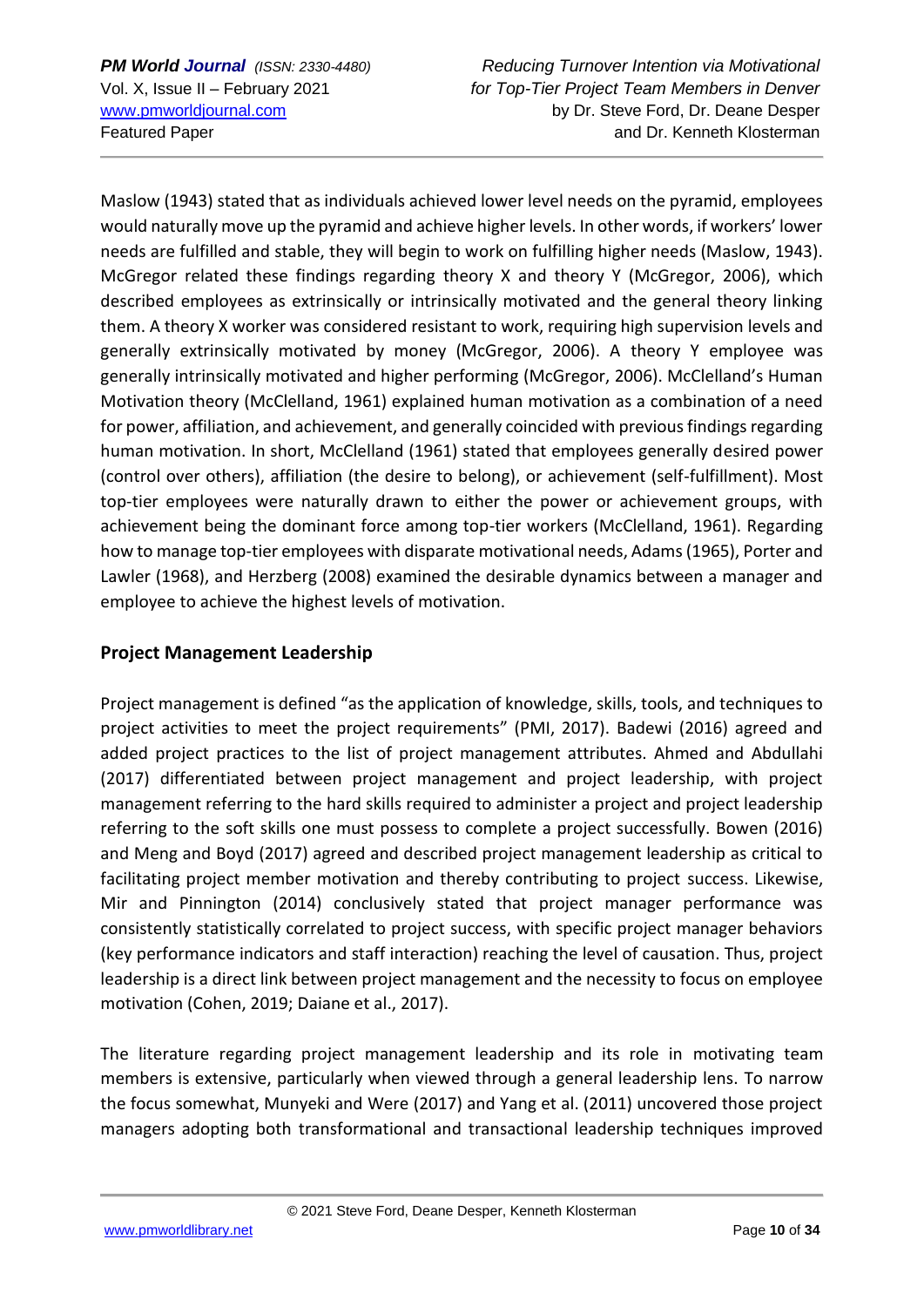team communication, reduced turnover, and were more likely to successfully complete projects. Burns (1978) and Northouse (2018) described transformational leadership as a leadership style whereby a leader engages and connects with employees to establish an emotional connection that can raise motivation, loyalty, and commitment. Burns (1978) and Northouse (2018) defined transactional leadership as a style in which leaders focus on the continual exchange between leaders and followers (i.e., bonuses or promotions for exceeding expectations and negative consequences for failure to meet expectations). Whether a manager pursued transformational or transactional styles depended on the project and team type, but a mixture of the two styles was most effective (Anne et al., 2019; Munyeki & Were, 2017).

Furthermore, the literature linked project leadership to project success. Schmid and Adams (2008) found that proper team motivation was vital to accomplishing a project successfully and a project manager's leadership attributes directly impacted project member motivation. The predominant factor in establishing and maintaining high levels of motivation, according to Schmid and Adams (2008), was ongoing respectful communication, a tenet of transformational leadership. Grisales and Lopez (2011) also linked project manager leadership skills and successful project completion, citing managerial and intellectual talents (hard skills) and emotional intelligence (soft skills) as equally important. Bennis et al. (2015) also reinforced that a project manager utilizing a combination of hard and soft skills, in addition to a mixture of transactional and transformational leadership traits, was more likely to complete projects successfully.

Nahavandi (2015) described the necessity for project managers to possess both hard and soft skills to lead project teams in the furtherance of organizational goals successfully. Nahavandi (2015) went even further and stated that a significant role of project management is discerning which hard and soft skills (and the specific mix of transformational vs. transactional leadership traits) were the most appropriate given project context. Novo et al. (2017) found that both hard and soft skills were crucial managerial proficiencies and were critical enough to have causative impacts on overall project success and failure. Furthermore, Asree et al. (2019) and Novo et al. (2017) and concluded that soft skills must be relatively well matched to a suitable leadership style and project type to be effective. Alkhatib (2016) also stated that mixing transformational and transactional leadership traits was an effective method to reduce project member turnover and increase the probability of project success. Latham et al. (2017) found that conducting performance appraisals, setting challenging and specific employee goals, and on-going coaching (a mixture of hard and soft skills) were critical to team and project success. Senthill's (2018) findings suggested that the most consistently successful project managers possessed traits from both transformational and transactional styles of leadership and both hard and soft skills. In other words, the most successful project managers possessed hard analytical skills and soft management skills (C. Taylor, 2018).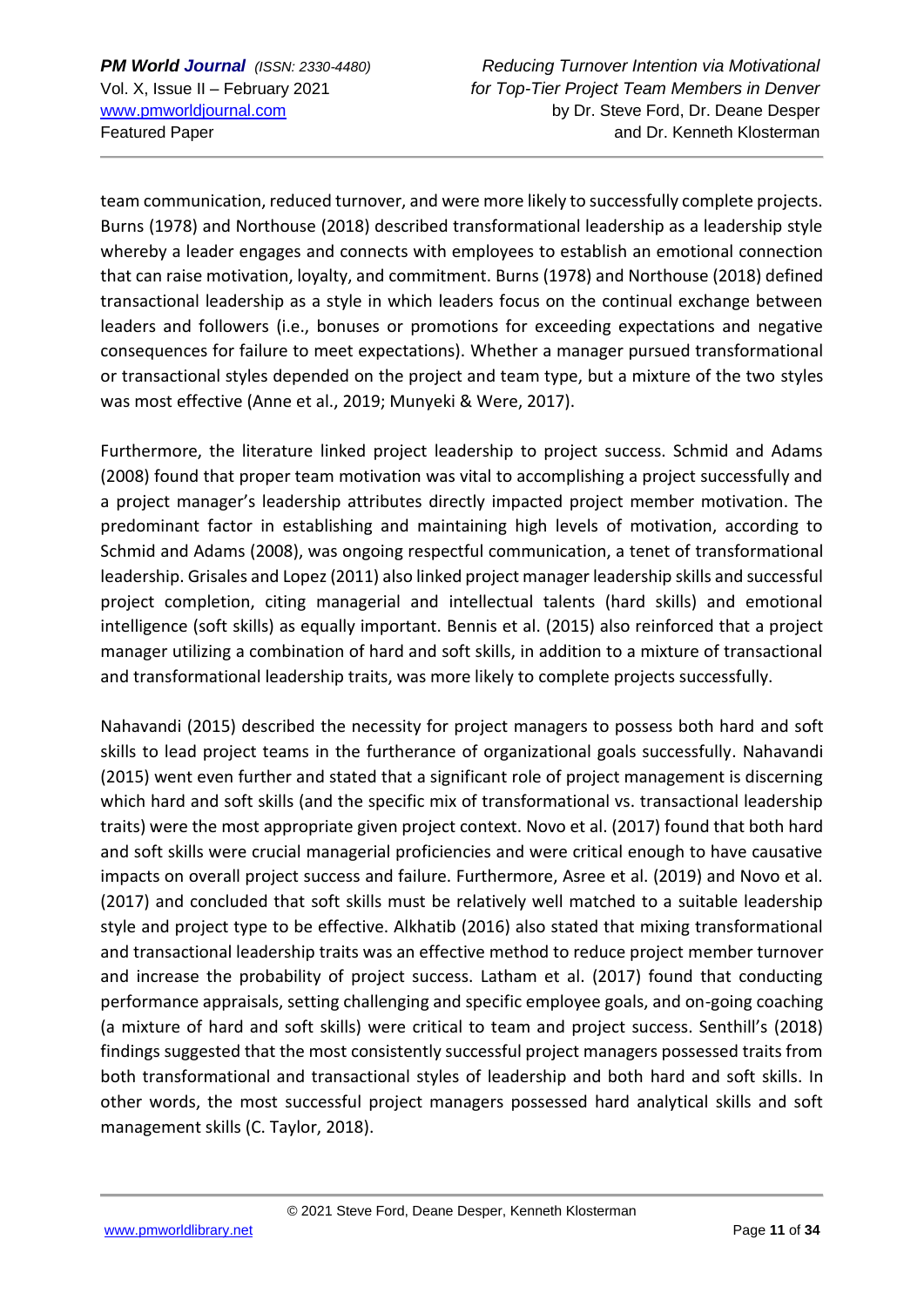*PM World Journal (ISSN: 2330-4480) Reducing Turnover Intention via Motivational* Vol. X, Issue II – February 2021 *for Top-Tier Project Team Members in Denver* [www.pmworldjournal.com](http://www.pmworldjournal.com/) by Dr. Steve Ford, Dr. Deane Desper Featured Paper and Dr. Kenneth Klosterman and Dr. Kenneth Klosterman

Shontz (2016) stated that part of a project manager's leadership responsibilities was managing the teams' work-life balance, occupational stress, and job satisfaction by utilizing both transformational and transactional leadership techniques. Shontz's (2016) findings dovetail with Kronos' (2017), which listed "burnout" as the biggest threat to building a sustainable and engaged workforce. Guveli et al. (2015) also reinforced that employee burnout was a leading voluntary turnover factor. Bond (2017), Seyedsafi (2017), and Sudha et al. (2016) also hit upon definitive links between transformational and transactional leadership traits and project success, including a lower turnover intention among team members. Bond (2017) also documented a statistically significant relationship between a lack of demotivation and project success, echoing Herzberg's hygiene theory. Shaw (2017) agreed and listed a lack of demotivation as a pivotal contributor to high-functioning teams throughout multiple industries.

In effect, Shaw (2017) stated that a critical role of project leaders, mainly when leading highperforming teams, was to resist the urge to undertake methodologies or leadership traits that would very likely cause demotivation. In other words, Shaw (2017) posited that workers were generally motivated to work unless otherwise actively demotivated, which was reminiscent of McGregor's theory Y. Newton (2018) found that path-goal and situational leadership were most effective for project managers regarding motivation and general leading, but classified the identified traits (communication, emotional connection, timely feedback) under the umbrellas of transformational or transactional. Newton (2018) also revealed that EQ was a critical skill set for a project manager desiring to employ transformational leadership tools.

Thus, the research conclusively demonstrated that project management leadership skills are crucial to motivating team members, which was critical to achieving project success. As for specific project manager behaviors that can impact project member motivation, recent research shows that an individual development plan was an effective strategy to increase team member motivation (Kontoghiorghes, 2016; Zago, 2019). Inviting feedback, having informal feedback sessions, establishing both team and individual goals, increasing overall compensation, and using cloud-based PM software have also been identified as increasing motivation among project team members (Clarizen, 2017; Dandage et al., 2018). Bachman (2016) listed the strength of personality, interpersonal skills, emotional intelligence, and other soft skills as leadership proficiencies that directly contributed to project success. In other words, Zago (2019), Clarizen (2017), and Bachman (2016) all found that project managers should master appropriate facets of both transformational and transactional leadership. Kontoghiorghes (2016, p. 1833) went one step further and found that for high-performers, an organization should institute a culture of "… change-, quality-, and technology-driven culture, and characterized by support for creativity, open communications, effective knowledge management, and the core values of respect and integrity."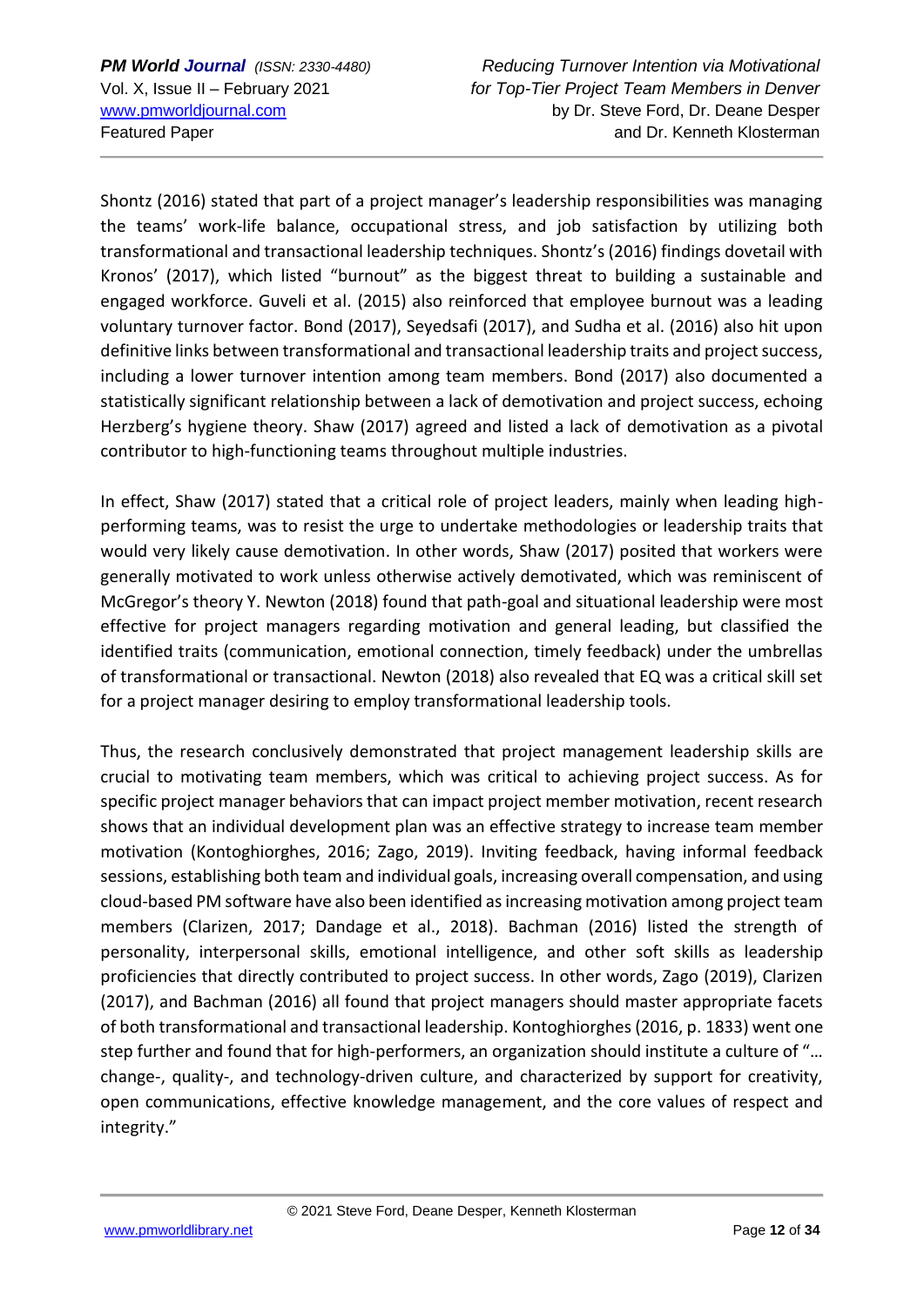#### **Conflict Resolution**

Conflict resolution is critical in a project management environment because it is one of the leading factors regarding team members' motivation and directly impacts an employee's turnover intention (KPMG, 2017; PMI, 2017; Yazid et al., 2018). Successfully managing conflict and helping resolve it is a crucial responsibility of a project manager (Kerzner, 2018). PMI (2017) listed conflict resolution skills under interpersonal skills as a core competency of an effective project manager. PMI (2017) also described general conflict resolution techniques as avoidance (avoiding the problem in the hopes it solves itself), compromise (partially pleasing all parties), accommodating (emphasizing points of agreement rather than disagreement), forced (making an explicit decision without regard to other parties), or collaborative (problem-solving). Shamma (2017) organized project conflict into intrapersonal, intragroup, interpersonal, and intergroup. Shamma (2017) also organized solutions into collaborating (win/win), compromising (win some/ lose some), accommodating (lose/win), competing (win/lose), and avoiding (no win, no lose). In the end, Shamma (2017) stated that it is the duty of the project manager to control conflict at all levels and to strive for fair outcomes.

In other words, the more a manager could connect with his or her team on an emotional, human level, the greater the chance that conflict resolution strategies would result in a positive outcome. Hon and Chan (2013) and Strahorn et al. (2017) listed work stress and conflict as associated with job satisfaction, turnover intention, and job performance. Specifically, productive stress and conflict levels had positive correlations with these critical factors, while elevated levels of stress and conflict correlate more negatively. In other words, there is a consensus in the literature that conflict resolution techniques (examples include compromise, forced solution, or accommodation) will directly influence project outcomes, job satisfaction, and top-tier employee turnover intention.

Furthermore, Hon and Chan (2013) implied that a manager's primary function was to facilitate a healthy level of work stress and conflict but keep it from spiraling to the point that team performance suffers. Interestingly, Liu et al. (2013) found that a lack of precise job requirements and expectations tended to lead to a higher level of interpersonal conflict, which linked to decreased project performance. In other words, Liu et al. (2013) determined that a project manager that did not have a firm grasp of how to set practical goals and expectations (hard skills) could expect to see a rise in interpersonal conflict to potentially unhealthy levels, leading to a higher probability of project failure. For example, a project team operating without specific project goals and performance expectations could be expected to experience heightened levels of conflict between and among team members, which would directly and negatively impact the likelihood of project success (Liu et al., 2013). Once again, the literature linked a project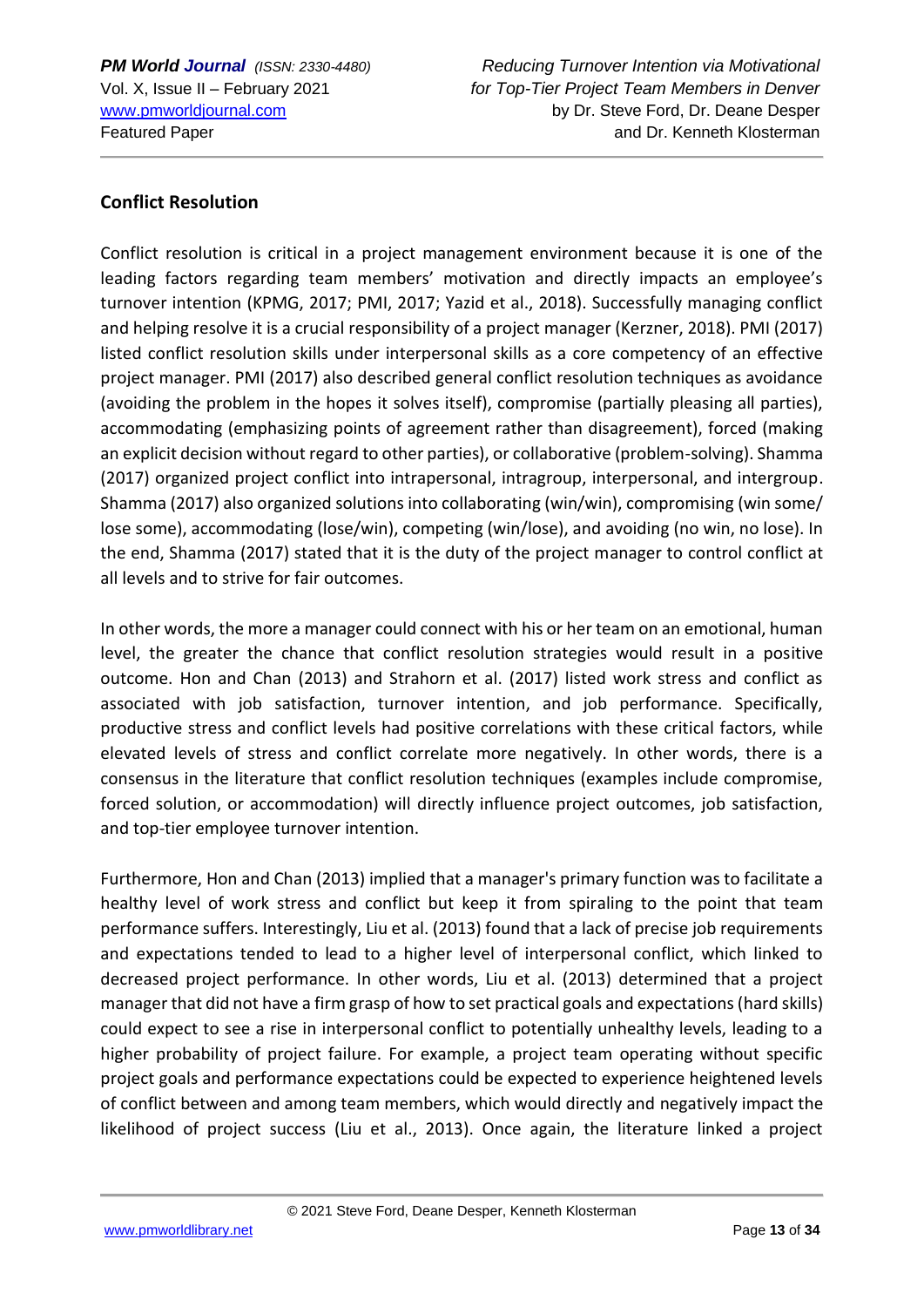manager's expertise in both hard and "soft skills," employee motivation, and project success (Liu et al., 2013). In short, a project manager's effectiveness in successfully navigating conflict resolution at the project, staff, and stakeholder levels was critical to project success, team job satisfaction, and top-tier employee turnover intention.

## **Research Methodology**

Given the research question and the need to deeply explore nonnumeric data, both Creswell (2018) and Levy et al. (2016) suggested that a qualitative research methodology was most appropriate to investigate what project management strategies could reduce turnover rates among top-tier aerospace project members in the Denver area. Furthermore, qualitative methodology includes interviews, observation, and document review (Creswell, 2018; Leedy & Ormrod, 2016). Fundamentally, qualitative methodology is a more holistic approach to a problem requiring analysis of nonnumeric data (Leedy & Ormrod, 2016).

#### **Research Design**

Qualitative designs include narrative, phenomenological, grounded theory, ethnography, and case studies (Creswell, 2018; Leedy & Ormrod, 2016). Using a case study design was appropriate because this study focused on a current phenomenon, activity, or event with a real-life context (Leedy & Ormrod, 2016). Additionally, this researcher intended to study the phenomena of reducing team turnover rates as a function of project manager strategy in-depth for a short period, which was indicative of a case study methodology (Leedy & Ormrod, 2016; Yin, 2018). Also, case studies can yield richer data due to the inherent applicability of a subject's experience with the phenomena being studied (Yin, 2018). Finally, the study intended to build on Bowen's (2016) work, which utilized a case study approach to a similar question.

#### **Sample**

The desired sample size was 10 interviews based on an examination of similar studies in the project management field. For reference, Bowen (2016) used 25 project members, Bachman (2016) interviewed four project managers, Swanigan (2017) examined three project managers, and Ojo (2018) utilized four project managers. Aaltonen and Kujala (2016) utilized a single case study. Hughes et al. (2017) also used a single case study. According to Leedy and Ormrod (2016) and Yin (2018), a case study should consist of enough participants to result in saturation. Malterud et al. (2016) agreed that saturation is a crucial point of consideration when determining sample size. Based on this information, this study used a sample size of 10 participants. The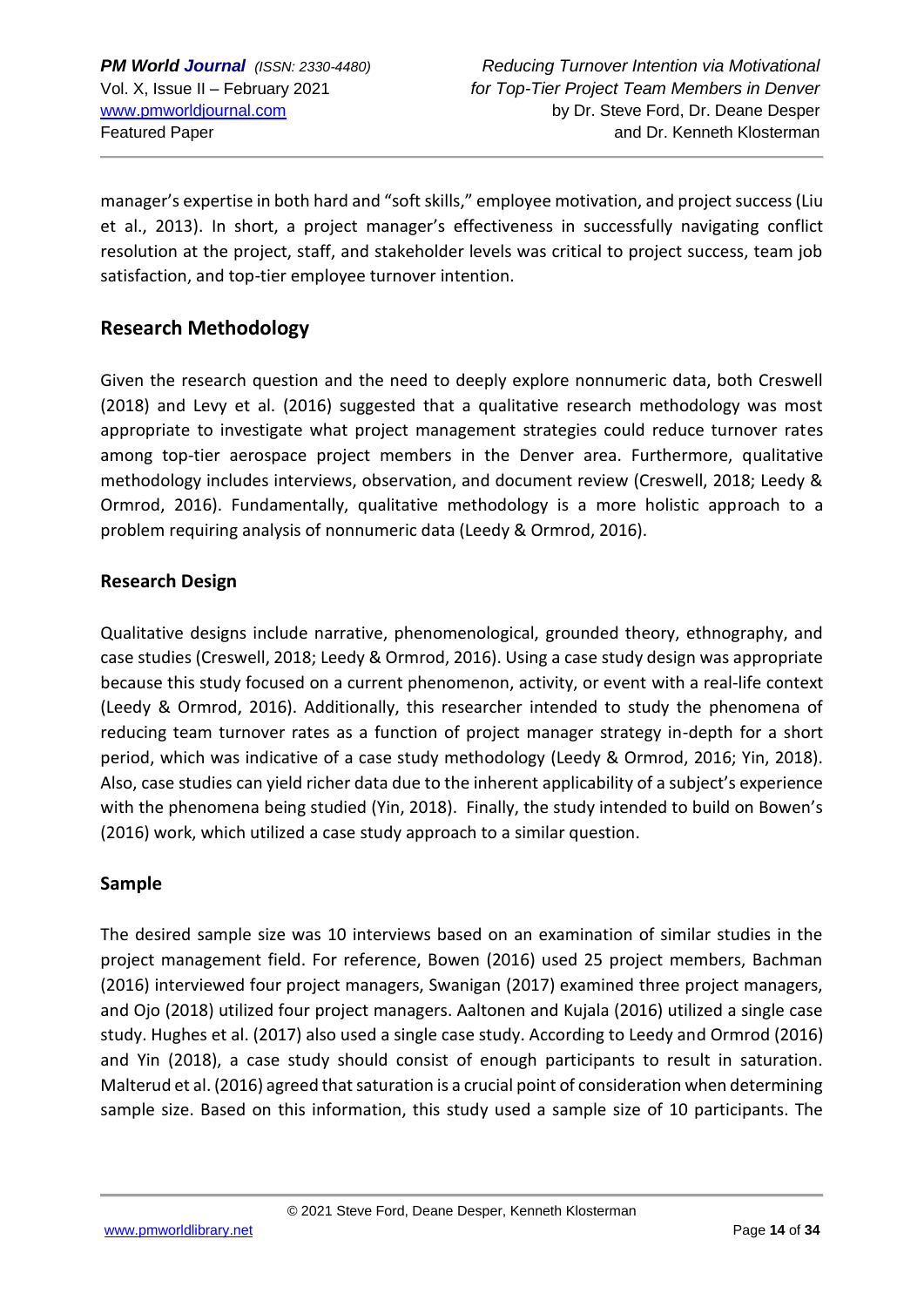researcher gathered a pool of 12 qualified participants to mitigate the risk that one or more could drop out in a way that prevented timely replacement.

#### **Data Collection Instrumentation and Procedures**

The sampling plan began by the researcher contacting the study champion at Company X to offer to provide the study findings in return for facilitating the research. The study champion agreed, so this researcher requested that the study champion e-mail appropriate personnel and direct them to contact this researcher if they would like to volunteer. Potential participants were directly contacted via a new e-mail thread to preserve anonymity. If the potential participant agreed to volunteer, this researcher verified their credentials via e-mail. The participant was then provided with informed consent and disclosure documentation, which included assurances of anonymity, ensured voluntary participation, and contained all applicable paperwork and other necessary documentation. This documentation included clear instructions regarding the participant's right to withdraw from the study at any time with no adverse actions taken. Once 10 acceptable participants were identified, vetted, and approved, these 10 individuals made up the sample population. Two additional alternates were identified to prevent a break in the study should a participant have withdrawn.

#### **Data Analysis Procedures**

In general, the study analyzed the data according to an accepted methodology involving transcriptions and further analysis (Creswell, 2018; Leedy & Ormrod, 2016). OtterAI software converted the interview audio files into text. The audio files were uploaded to the secure server and converted into text files that the researcher could then verify against the audio transcript. After the researcher verified the text files via comparison to the audio files, the researcher established themes by hand per Levy et al. (2016). Data items, including themes, subthemes, and keywords, were separated into graphical and narrative constructs for further analysis.

After member-checking the interview transcripts, the researcher read each transcript, word for word, highlighting any words or phrases that would require "bolding, underlining, italicizing, highlighting, or vocal emphasis if spoken aloud" (Saldana, 2016, p. 107). Once highlighted, the researcher used the participant's own language to capture the meaning of the provided data via a short code, consisting of three to five words. Some codes were assigned for every line of data, while some codes were assigned for every three to five sentences, depending on the participant's response (Saldana, 2016).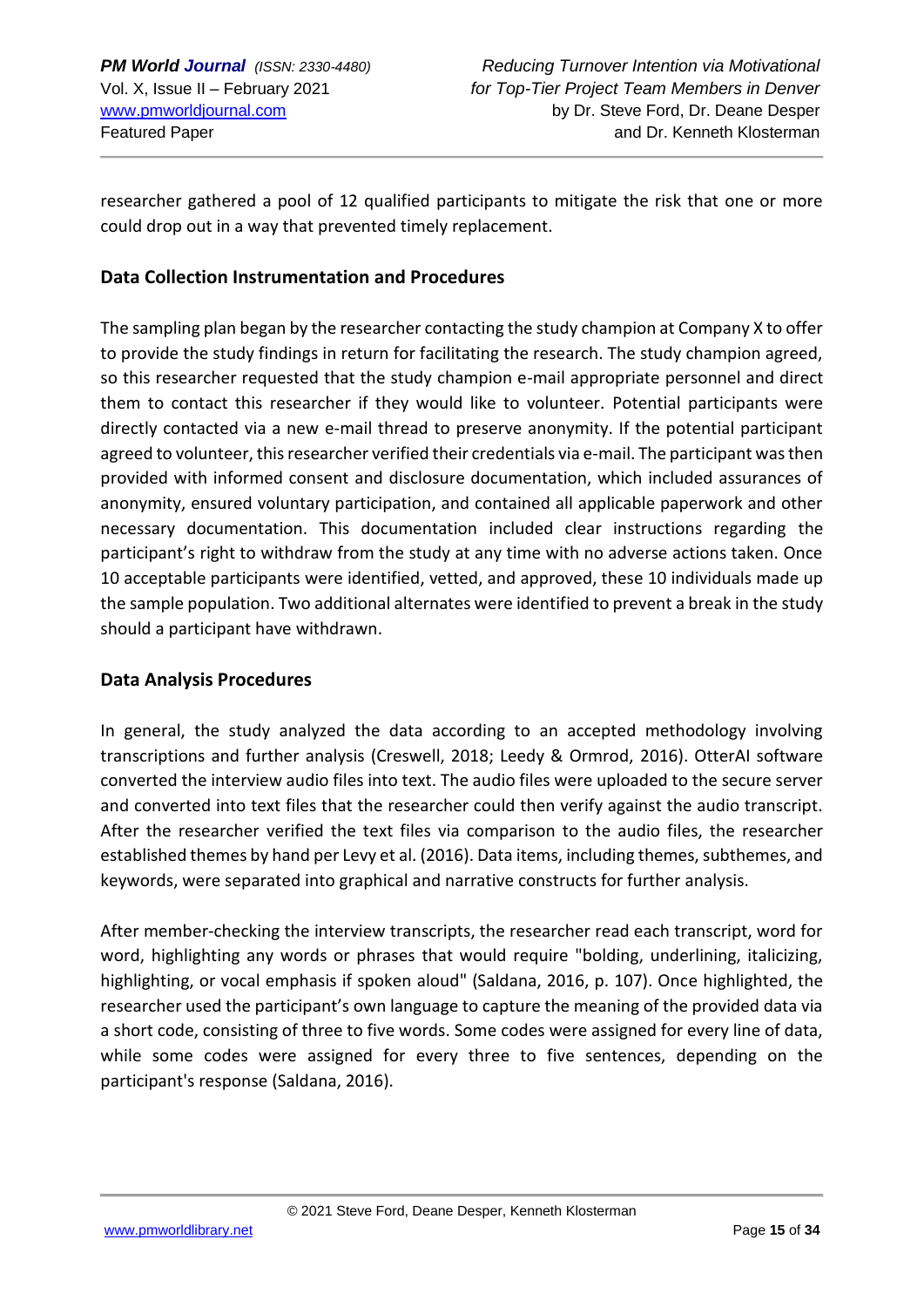After completing this process, the researcher compiled the data codes in an outline format, grouping codes logically with overarching themes and subthemes (Saldana, 2016). Once the data repeated themselves, the data was seen as having reached saturation. The resulting outline captured codes from both the interview transcripts and survey results. This outline served as the basis for result analysis.

The researcher then loaded interview transcripts into Dedoose, a qualitative analysis computer program, and compared the results against the hand-coding the researcher previously accomplished. The researcher reconciled slight differences in coding terminology by hand. This second coding exercise provided trustworthiness and a crosscheck of data (Leedy & Ormrod, 2016). Using the master outline developed by hand and checked via Dedoose, the researcher proceeded with thematic analysis. In other words, once all data were coded and reached saturation, the researcher formulated themes via an outline methodology. This process yielded reportable findings (Levy et al., 2016).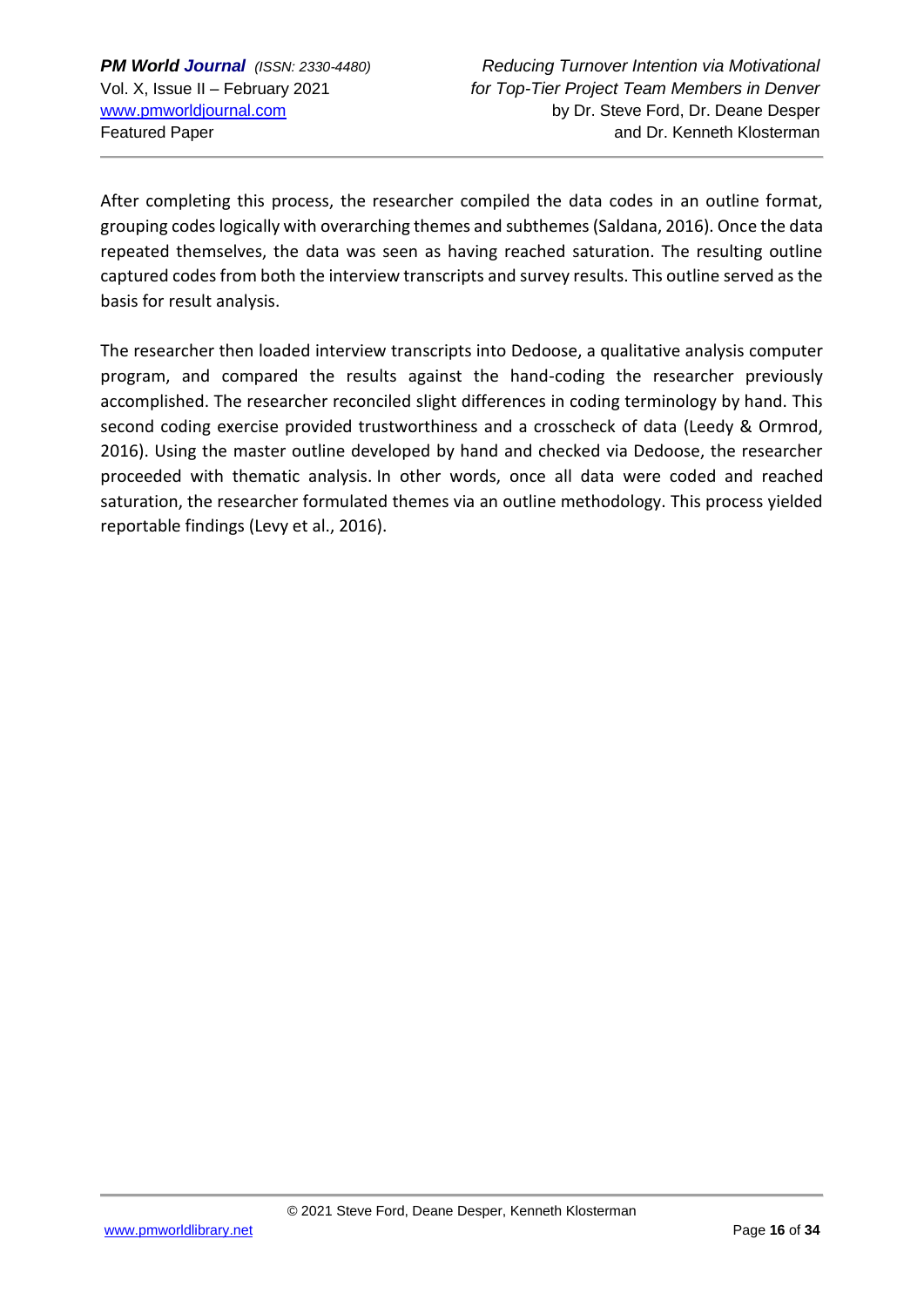## **Findings**

#### **Table 1:** *Major Themes and Subthemes*

| Themes and Sub-themes                               | Data Characteristics |   |                             |
|-----------------------------------------------------|----------------------|---|-----------------------------|
|                                                     |                      |   | Percent Intrinsic Extrinsic |
| Personal Motivators (PM)                            |                      |   |                             |
| PM1: Fair Wages (Comparative Value)                 | 100%                 |   | X                           |
| PM2: Sense of Accomplishment                        | 100%                 | x |                             |
| PM2a: Meaningful Work                               | 70%                  | x |                             |
| PM3: Job Satisfaction                               | 100%                 | x |                             |
| PM3a: Recognition/Appreciation                      | 100%                 | x |                             |
| PM3b: Challenging Work, Stretch assignments, Growth | 100%                 | x |                             |
| PM4: Individual Development Plan                    | 100%                 | x |                             |
| Personal Demotivators (PD)                          |                      |   |                             |
| PD1: Lack of Recognition                            | 20%                  |   | x                           |
| PD2: Poor Team Dynamic/Conflict                     | 40%                  | x |                             |
| PD3: Unhealthy Stress                               | 60%                  | x |                             |
| PD4: Feeling Stagnant, Burnout                      | 50%                  | x |                             |
| Project Environment Motivators (PEM)                |                      |   |                             |
| PEM1: Strong Project Leadership                     | 100%                 |   | X                           |
| PEM2: Healthy Team Dynamic                          | 100%                 |   | x                           |
| PEM3: Clear Expectations and Communication          | 100%                 |   | x                           |
| Project Environment Demotivators (PED)              |                      |   |                             |
| PED1: Poor Team Dynamics                            | 70%                  |   | x                           |
| PED2: Poor Project Leadership                       | 100%                 |   | x                           |
| PED3: Lack of Recognition                           | 60%                  |   | x                           |
| PED4: Feeling Stagnant, Burnout                     | 60%                  | x |                             |
| Notable Exceptions (non-answers)                    |                      |   |                             |
| (1)<br>Salary (Objective Number)                    | 100%                 |   | x                           |
| <b>Bonuses (Untailored)</b><br>(2)                  | 100%                 |   | x                           |
| (3)<br>Rewards (Untailored)                         | 100%                 |   | x                           |

Table 1 shows the data breakdown by major theme and subtheme and the percentage of participants that identified the factor in question during the interview process. The table also identifies each factor as an extrinsic or intrinsic factor, which is an important consideration given the research from McLeod (2018) and Sammer (2018), both of whom found that top-tier workers were more likely to be motivated by intrinsic factors rather than extrinsic.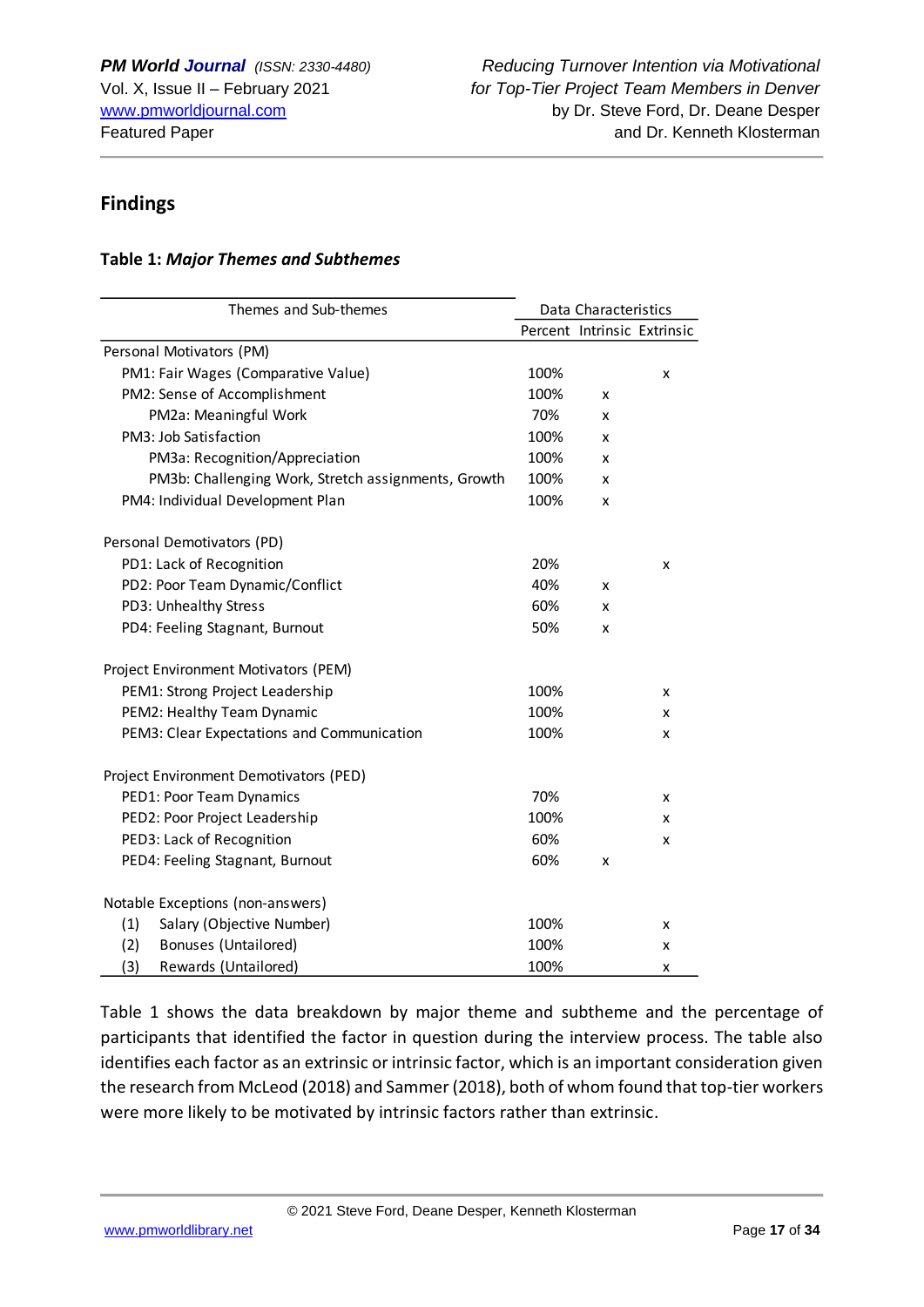This data strongly correlated with Maslow's (1943) hierarchy of needs, Mayo's research (1945), McGregor's (2006) theory X and theory Y, and Herzberg's Hygiene theory (Herzberg, 2008). The data also reinforced Flowers' and Hughes' Satisfaction and Environment theory (Flowers & Hughes, 1973). In short, the data in Table 1 conveys compliance with all major theories regarding top-tier employee motivation. The notable exceptions clearly demonstrate that top-tier workers are not motivated by untailored monetary rewards or the objective value of salary. In short, the findings are what one expected and are per the body of literature surrounding this topic.

The final visual data analysis aid is Figure 4, a packed word cloud with subcodes. This word cloud provides an intuitive visual method by which to ascertain the dominant themes and subthemes resulting from data analysis (Saldana, 2016). In other words, one can quickly see the more important factors to the participants by seeing the size and position of the theme in question. Each phrase is a theme or subtheme, and its size is relative to the weighting the participant put on the factor or the number of times the factor was coded. Furthermore, the positioning of the phrase, theme, or subtheme is relative to its importance. Thus, one can see that job satisfaction dominated the data, specifically regarding personal motivators. One can also identify poor project leadership as the leading project environment demotivator and strong project leadership as the leading project environment motivator. In short, this packed word cloud with subcodes is an efficient mechanism by which to both convey and simplify complex ideas and themes (Saldana, 2016).

#### **Figure 4: Packed Word Cloud with Subcodes**



© 2021 Steve Ford, Deane Desper, Kenneth Klosterman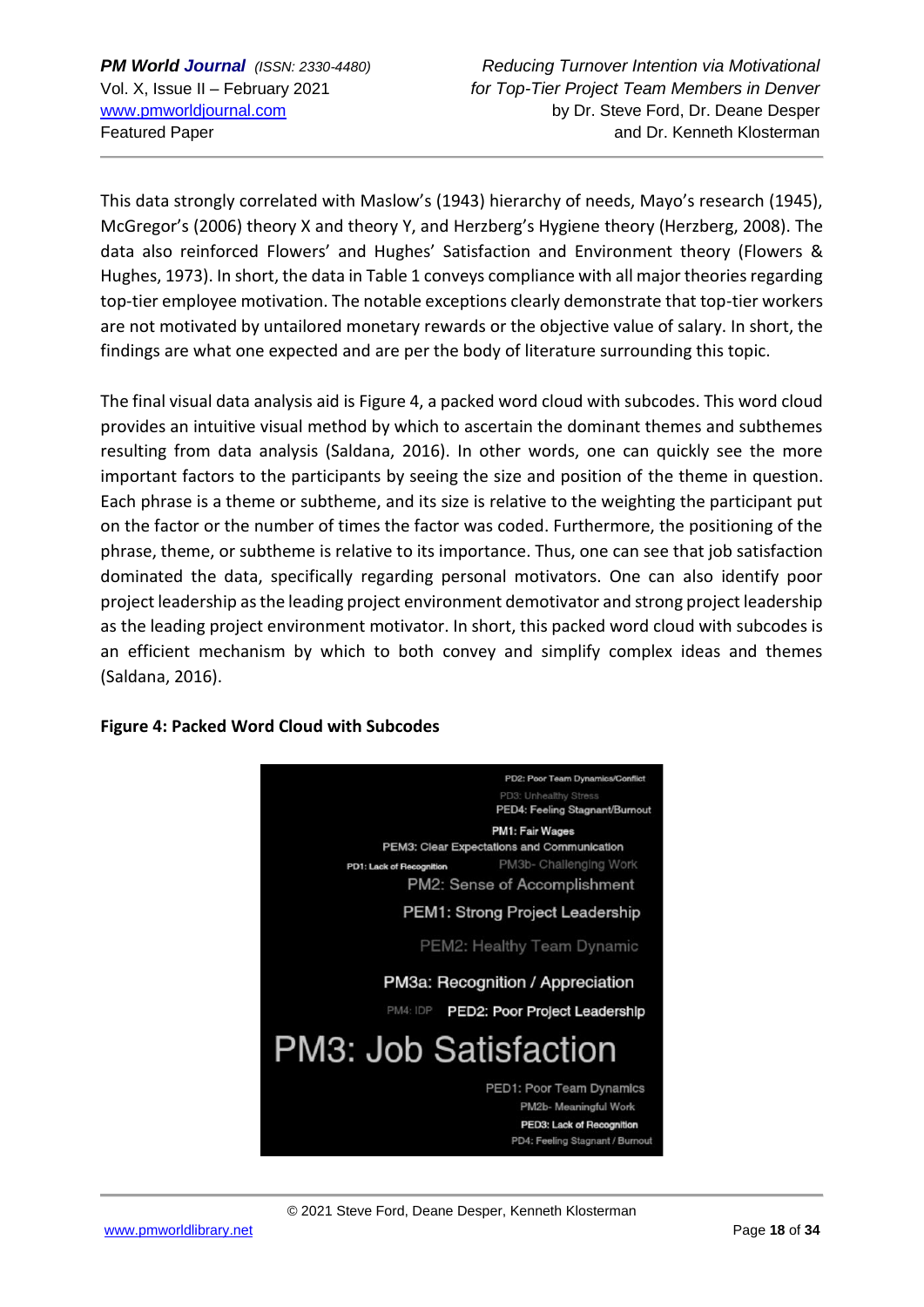#### **Discussion of Study Findings**

These findings reflect the results of a qualitative case study regarding how to reduce turnover intention among top-tier employees among aerospace firms in Denver, CO. As such, these findings are specific to this paradigm. Specifically, the interview protocol is intended to evoke specific findings regarding motivators and demotivators for each participant (Bowen, 2016). In this case, the participants' responses neatly divided themselves into four major themes: personal motivators, personal demotivators, project environment motivators, and project environment demotivators. Interestingly, nearly all identified personal motivators and demotivators were intrinsic, while nearly all project environment motivators and demotivators were extrinsic.

This phenomenon aligns with Chamberlain's (2017) findings, who found that top-tier employees are more likely to be intrinsically motivated. Additionally, both McLeod (2018) and Sammer (2018) found that top-tier workers were not only more likely to be intrinsically motivated, but that it is similarly important to eliminate negative extrinsic factors. Further analysis reveals a reinforcement of Chamorro-Premuzic and Garrad's (2017) findings, who uncovered that salary's role as a motivator for top-tier employees tends to extend only to comparative fairness rather than the objective number of income. In other words, top-tier employees tend to see income as it compares to other top-tier workers, not the raw value, which agrees with findings from Arnulf (2014).

Job satisfaction (PM3) as a personal motivator is clearly a leading theme in the data, as seen in Figure 4. The associated sub-themes of recognition and appreciation (PM3a) and challenging work (PM3b) are inherent in job satisfaction, as evidenced by being cited 56 times in conjunction with job satisfaction. This finding conforms with Hernick's (2017), who found that job satisfaction, teamwork, and strong project leadership was critical when motivating top-tier employees. Job satisfaction as a key contributor to top-tier employee motivation is also a key component of Deci and Ryan's Self-Determination theory (Deci & Ryan, 2008).

Strong project leadership (PEM1) and poor project leadership (PED2) are, perhaps, the two most critical themes gleaned from the data. Shontz (2016) found that one of the project manager's key leadership roles was managing the teams' occupational stress, work-life balance, and job satisfaction by utilizing a combination of transformational and transactional leadership techniques. This description of project leadership encompasses all of the motivator and demotivator codes. Kronos (2017) listed "burnout" as a leading contributor threat to building a team with healthy dynamics (trusting, supportive, healthy conflict). The data also suggests that burnout (PD4, PED4) is important to top-tier employees. Bond (2017), Seyedsafi (2017), and Sudha et al. (2016) also reinforced the idea that transformational and transactional leadership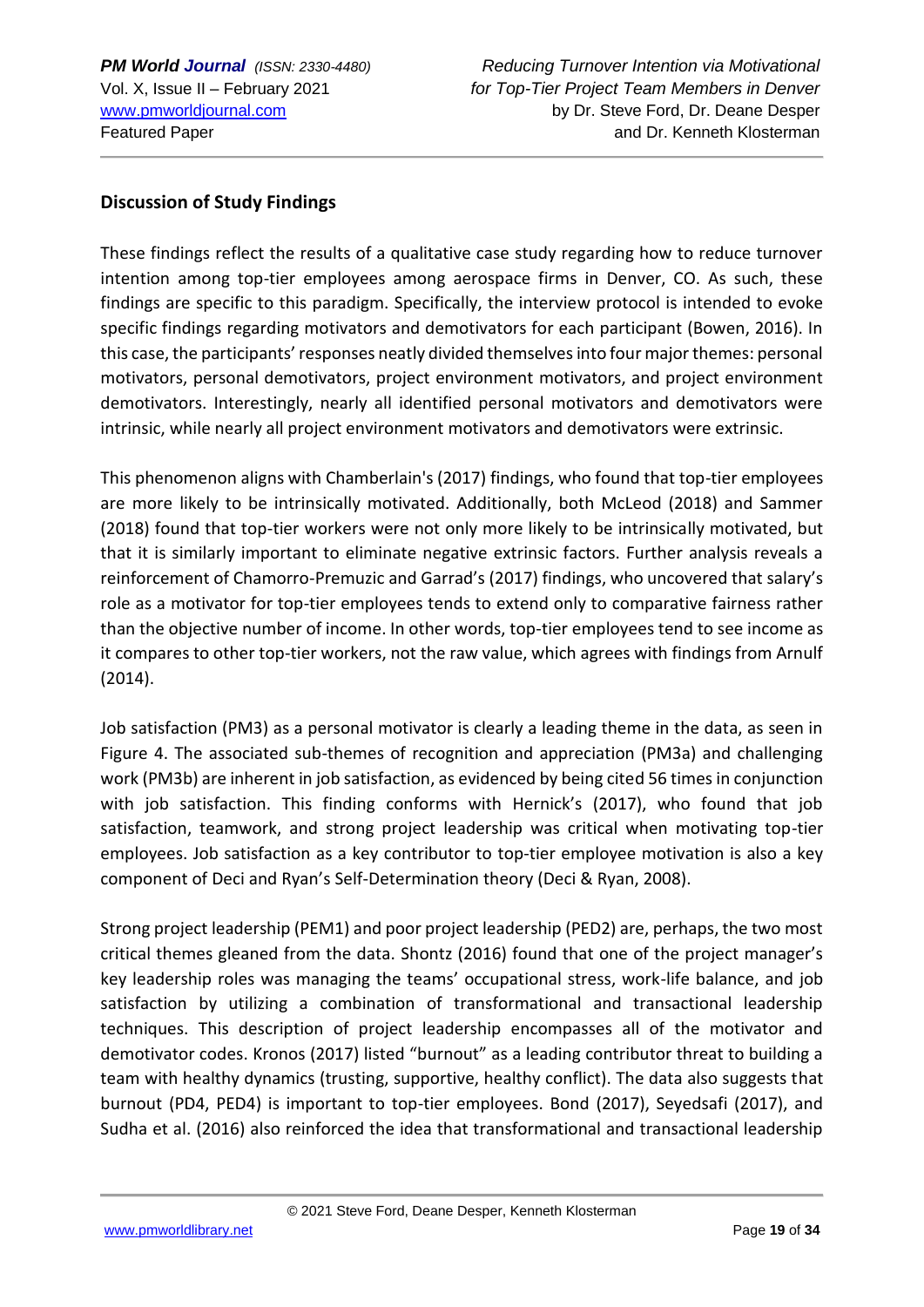traits combined lead to a greater chance of project success, including a lower turnover intention among top-tier project members.

Furthermore, Schmid and Adams (2008) identified some of the predominant factors in establishing and maintaining high functioning teams as ongoing respectful communication (PEM3), a transformational leadership characteristic. Another critical component of project leadership is the possession of hard skills (project administration) and soft skills (EI, EQ), which are of equal importance to top-tier employees (Grisales & Lopez, 2011). Also of note, the data reinforces Herzberg's Hygiene theory (Herzberg, 2008), which states that project leaders should focus more on avoiding demotivating top-tier workers rather than actively attempting to motivate them (PED3, PED4). This theory was echoed by Bond (2017), who documented a relationship between project success and a lack of demotivation. Shaw (2017) also found that a lack of demotivation was critical to high-functioning teams. In other words, employees' personal and project environment motivational factors are ultimately the project manager's responsibility.

The individual development plan (PM4) is of particular importance, as it was the most heavily weighted and identified of the personal motivators (PM). Identified by 100% of participants and generally weighted heavily in terms of importance, the individual development plan is critical to motivating top-tier employees. In furtherance of Zago's (2019) findings, the data confirmed that the top-tier employees interviewed unanimously desired a specific individual development plan during this case study. This plan was to be developed in conjunction with a mentor or otherwise knowledgeable individual within the company. The plan would contain specific developmental goals, complete with specific skill sets, jobs, and timelines. The data, therefore, support the findings of both Kontoghiorghes (2016) and Zago (2019), who rank individual development plans as critical for motivating top-tier employees.

Notable omissions in the data include salary as an objective number, untailored bonuses, and untailored rewards. Participants continually noted that comparative salary was important. However, the actual value of the salary was typically unimportant to them.

In other words, it is the comparative value of the salary that is important to top-tier employees, not necessarily the number. Other comments noted that bonuses and rewards tailored to a specific accomplishment were meaningful and motivational, but that blanket bonuses and rewards received after the fact did not tend to be impactful. These comments echo Aga's (2016) findings that contingent rewards were positively correlated with project success only if the project manager had set clear goals and expectations and tied the rewards and bonuses to the goals and expectations laid out previously.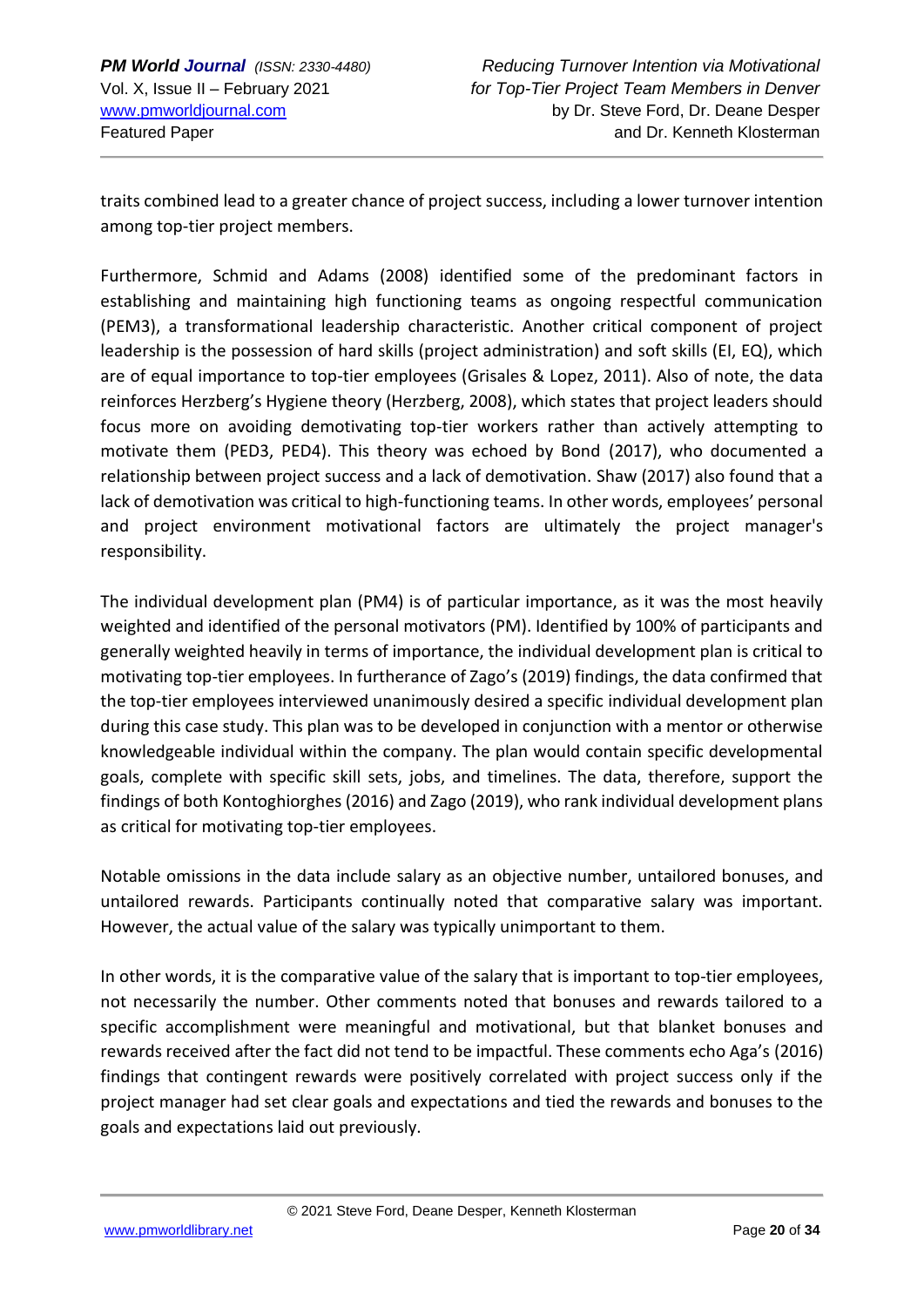## **Discussion and Conclusions**

#### **Limitations of Study Findings**

Study limitations are factors that constrain findings due to methodological or data analysis limiters inherent in the research design, in addition to limiting factors that may arise during the study process (Leedy & Ormrod, 2016). In the case of this study, the researcher intended to triangulate the data using internal study results and exit interview data from Company X. Unfortunately, that information was deemed to be proprietary and, therefore, non-releasable to the researcher. Therefore, this study's data is not triangulated via external findings (other than the previous research noted in previous sections) (Yin, 2018).

Another possible limitation of this study was sample bias, given that the sample size was 10 interviews. With a relatively small sample, the researcher took precautions in the form of purposeful selection to prevent bias, which could have occurred if a lack of selection criteria skewed participant selection or responses (Leedy & Ormrod, 2016). The researcher found that participant responses were well within the norm for this study, with no notable outliers. A possible related limitation was a failure to reach data saturation. However, this limitation is not applicable, as data saturation was confirmed during data analysis to have occurred after the sixth interview.

A common critique of the case study methodology is the reality that results are generally not applicable outside of the case study setting (Yin, 2018). The same characteristics of a case study (a holistic, in-depth examination of a potentially complex problem) lead the results to be relatively specific to a given set of circumstances surrounding the event or phenomenon in question (Yin, 2018). This inherent limitation of the case study is present and cannot be easily mitigated. Therefore, this study's results are specific to top-tier aerospace project team members at Company X in Denver, CO. In other words, it would be inappropriate to apply these findings directly to another population or industry. However, the conclusions and implications can be indirectly applied to other industries and populations as an advisory tool, within reason (Saldana, 2016).

An appropriate application of this study's findings to another industry or population would be using them as a discussion point or launching point for further investigation within the context of the applicable target industry or population (Yin, 2018). The conclusions drawn from this study may benefit project leaders and organizations during transitions from single culture project teams to multicultural virtual project teams. Certainly, this study's findings support the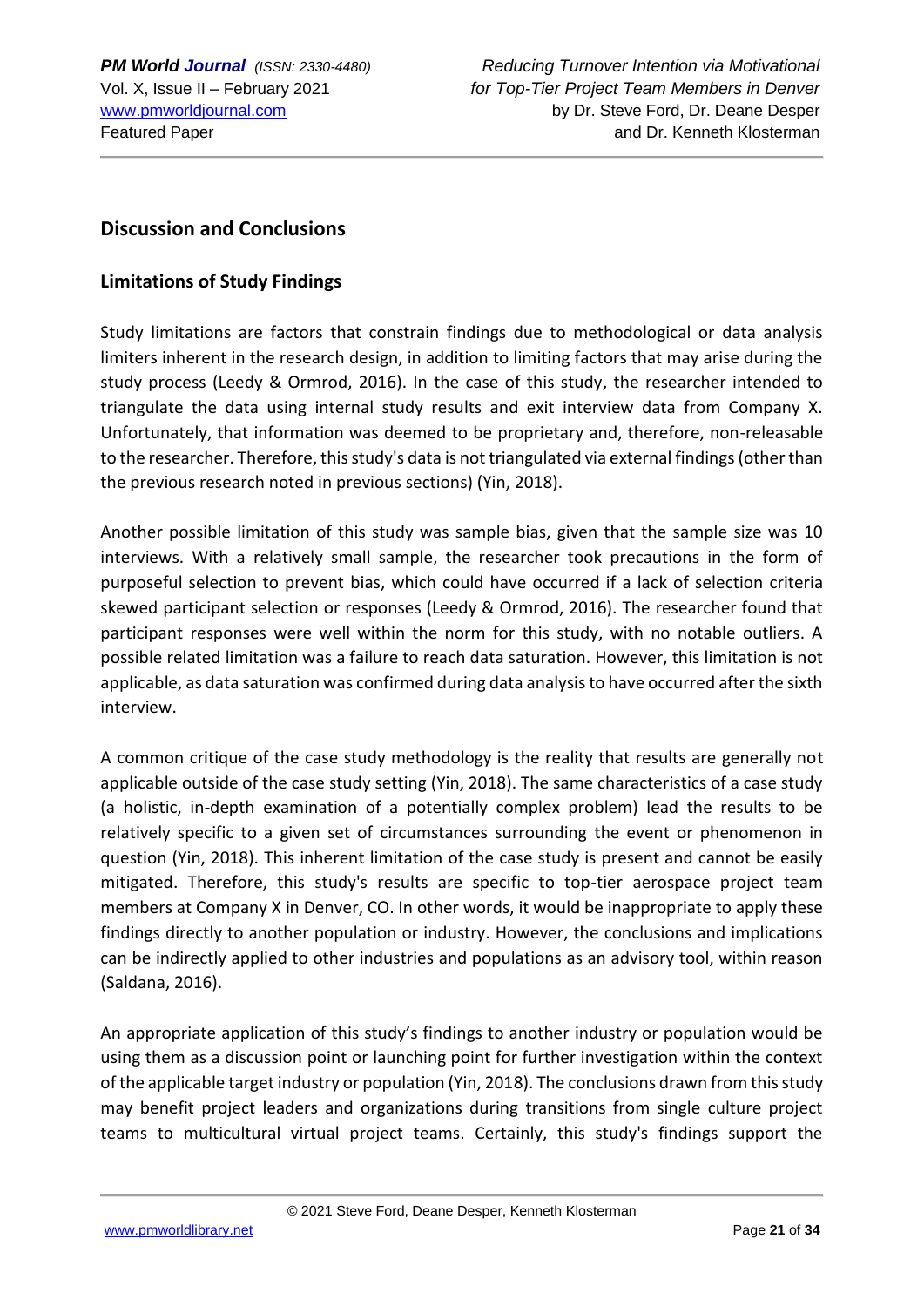conclusions of prior research, which identified that contextual factors, such as the teaming environment, influence the determination of acceptable and unacceptable behaviors (Carsten et al., 2010). Undeniably, team member characteristics differ between culturally heterogeneous virtual and culturally homogeneous co-located, teaming environments (Klosterman, 2020). Certainly, both Snaebjornsson and Vaiciukynaite (2016) and Uhl-Bien et al. (2014) indicated a better understanding of team member behaviors could improve overall leader effectiveness. Global top-tier project leaders can enhance the probability of leadership success by gaining a deeper understanding of implicitly determined emic characteristics of team members (Klosterman, 2020).

In the world's current state and growing virtual environment, the results from this article include the leadership strategies with effective virtual project managers. Organizational leaders could use the results to select virtual project managers and provide leadership strategies to manage virtual teams effectively to minimize failure rates. Knowledge of the leadership strategies for virtual project managers are critical to the overall success of organizational leaders' implementation of virtual teams. Desper (2013) reported that understanding how to improve project failure rates is vital as 71% of virtual teams fail. This is extremely relevant because the popularity of virtual teams continues to increase and organizations continue to grow into global operations and perform tasks through the advancements of technology (Mukherjee et al., 2012). Desper (2013) identified numerous leadership strategies that organizational leaders should set in place for virtual team leaders to lead effectively. Some of the main categories for leading effectiveness included: (1) Hiring/Training, (2) Professionalism, (3) Knowing team members, (4) Recognition, (5) Valuing team members, (6) Setting clear goals/expectations, (7) Open communication, (8) Establish Rapport, and (9) Using appropriate technology (Desper, 2013). In summary, the knowledge gained from this article offers suggestions of leadership strategies to leading virtual teams effectively.

## **Interpretation of Study Findings**

The study's findings are rooted in the idea of project management leadership. Project management leadership is the practical application of both hard and soft skills in the pursuit of project success (Grisales & Lopez, 2011; Schmid & Adams, 2008). The hard skills of project management include ensuring that projects are completed within scope, cost, and schedule (the "triple constraints"), and include skills such as scheduling, contract management, procurement management, risk management, critical path analysis, quality management, monitoring and controlling, planning, cost analysis, change management, and other associated talents related to the practical administration of a project (PMI, 2017). Project management's soft skills are those talents related to leadership, motivation, communication, conflict management, making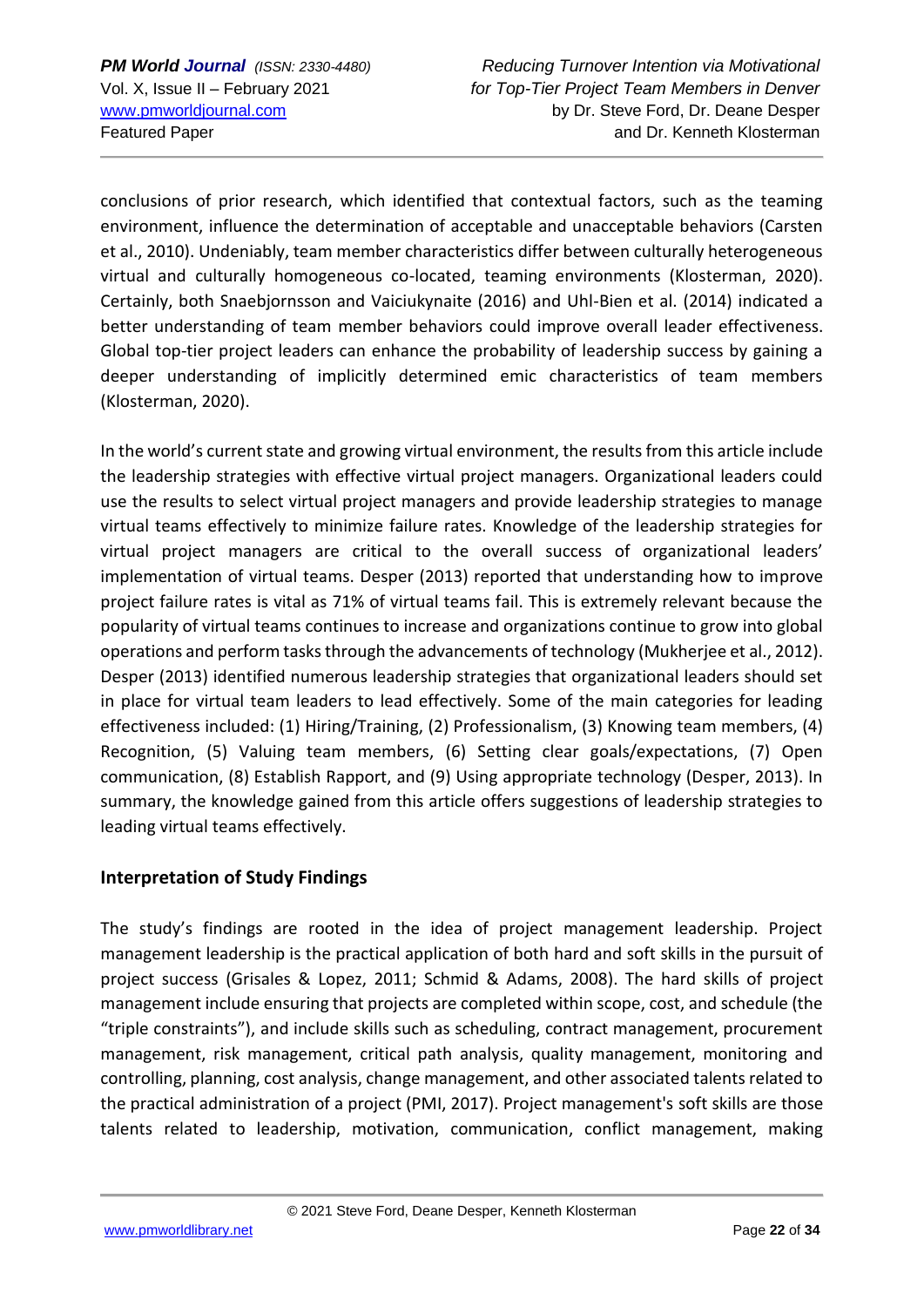decisions, building trust, creating a healthy team dynamic, and overall organization (Kerzner, 2018; PMI, 2017).

As seen in the findings section, top-tier aerospace project members at Company X in Denver, CO, are overwhelmingly personally motivated by intrinsic factors. Even the one extrinsic factor, PM1 (fair wages), was only described as a motivator insofar as a comparative measure. The other factors (sense of accomplishment, meaningful work, job satisfaction, recognition/appreciation, challenging work, IDP) were deemed critically important to the participants. Even though these personal motivators are intrinsic and highly personal, the participants were unanimous in describing them as related to the tenets mentioned earlier of project management leadership. Personal demotivators (lack of recognition, poor team dynamics, unhealthy stress, stagnation/burnout) were also predominately intrinsic and associated by the participants as the result of poor project management leadership.

Interestingly, project environment motivators (strong project leadership, healthy team dynamic, clear expectations and communication) were also highly correlated to project management leadership by the participants. These extrinsic factors were unanimously cited as critical to overall top-tier employee motivation. Project environment demotivators (poor team dynamics, poor project leadership, lack of recognition, and stagnation/burnout) were highly correlated by the participants (ranges from 60%-100%) to poor project management leadership and increased risk of turnover by top-tier employees. The notable exceptions (salary, untailored bonuses and rewards) are also related to project management leadership and tend to corroborate Aga's (2016) findings regarding the relatively low impact of untailored rewards on top-tier employee motivation.

Using the conceptual framework as a lens through which to view project management leadership, the participant responses clearly establish all aspects of a project as the project manager's responsibility. The theoretical literature firmly stated that project managers are responsible for leading the team, resolving conflicts, motivating team members, facilitating the emotional well-being of employees, and successfully administering the project (Mintzberg, 2009; Northouse, 2018; Shamma, 2017; Trejo, 2016). The contextual literature suggested that project managers are responsible for not only managing the triple constraints of a project, but also turnover intention, employee perception, and other soft skills associated with successfully completing a project (Boss, 2018; Bowen, 2016; Kerzner, 2018; PMI, 2017).

It is important to note that the findings suggest that all personal motivators, personal demotivators, project environment motivators, and project environment demotivators, regardless of whether extrinsic or intrinsic, are under the project manager's purview (Bolino & Klotz, 2018; PMI, 2017). This association is not necessarily described as causative by the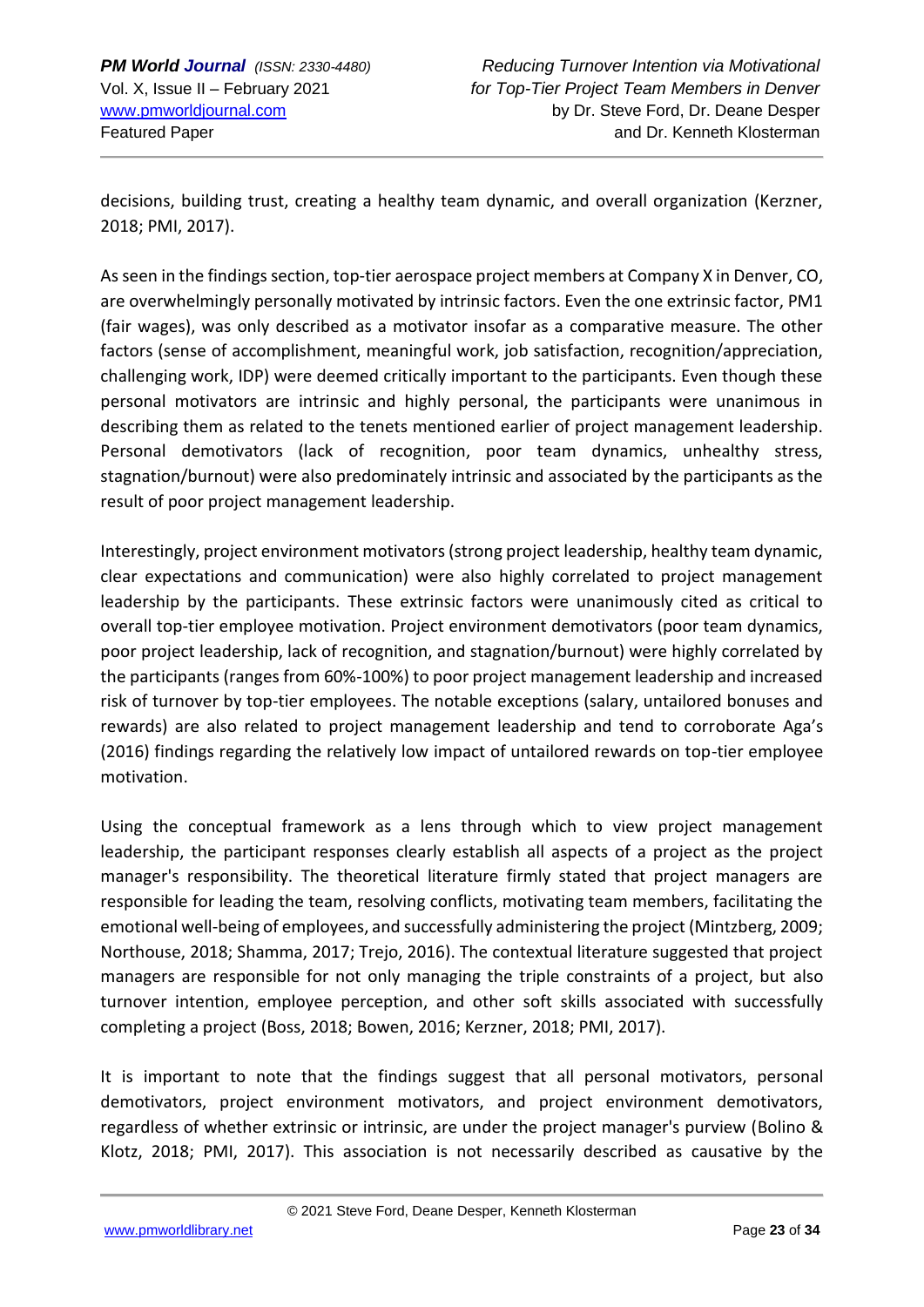participants but is rather described as one of responsibility. For instance, it may not be the project manager's fault that an employee faces administrative hurdles that contribute to burnout, but it is the project manager's responsibility to address the hurdles and alleviate the concern. Therefore, every aspect of a project team member's motivational basis is the project manager's responsibility. Thus, the conclusion and primary answer to the research question (what motivational techniques are most effective for a project manager to use to reduce voluntary turnover rates among top-tier aerospace project members in the Denver area?) is strong project management leadership, including the subsets of associated skills.

## **Practice Implications of Study Findings**

The practical implications of these findings are straightforward. All aspects of a project are the project manager's responsibility, including employee motivation (Abyad, 2018). Table 1 clearly shows that top-tier aerospace project members at Company X in Denver, CO expect their project managers to possess the necessary hard skills to effectively and efficiently administer a program, as well as the soft skills to establish a desirable work environment (PMI, 2017). These considerations can be grouped under the heading of strong project management leadership (Bennis et al., 2015).

Given these facts, the implications for practicing aerospace project managers in the Denver, CO area include the reality that adopting a philosophy of strong project management leadership will reduce turnover intention among top-tier employees. Strong project management leadership includes the traditional baseline skills of administrative project management (contract management, scheduling, critical path analysis, procurement management, monitoring and controlling, risk management, quality management, planning, cost analysis, change management, and similar skills) (PMI, 2017). Strong project management leadership also involves the soft skills of project management and leadership, including a mix of transactional and transformational leadership, clear and concise communication, effective conflict resolution, prompt decision-making, building team trust, creating a healthy team dynamic, and overall organization (Desper, 2013; Ford, 2020; Northouse, 2018; PMI, 2017).

Furthermore, project managers for aerospace companies in the Denver, CO area would be welladvised to do the following to reduce turnover intention among top-tier employees: clearly establish expectations at the beginning of a project, ensure top-tier employees are being compensated fairly and appropriately, provide challenging and meaningful work, ensure that employees are appropriately recognized for their accomplishments and work, facilitate a healthy team dynamic, resolve conflicts quickly and appropriately, actively prevent employee stagnation and burnout, and institute a detailed individual development plan (with specific timelines and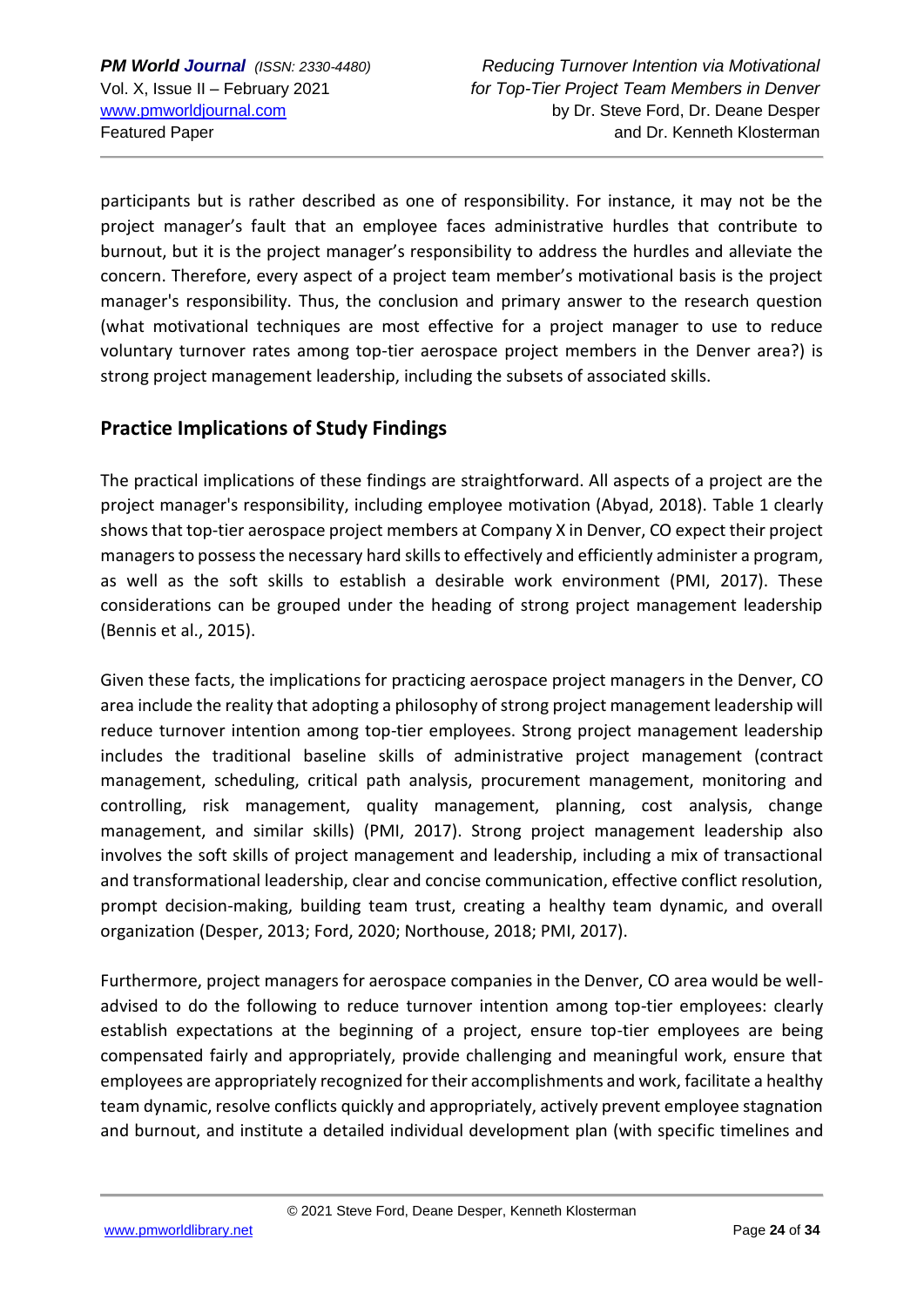goals). It is important to note that project managers should communicate with top-tier employees regarding all these facets, as specific employees will desire different approaches. For instance, regarding recognition, some participants desired public praise, while others did not.

## **Conclusion**

The problem this study addressed was how near all-time high turnover rate among top-tier employees (Boss, 2018; Cook, 2017) has a disproportionally detrimental effect on project health (Project Management Institute, 2017; Wallström et al., 2012) and how to mitigate this problem using project management strategies to reduce turnover rates of nearly 10% among project members earning \$75,000 or more per year (Alkhatib, 2016; Alton, 2016; Boss, 2018; Dmitrieva, 2018). This problem is significant because top performers disproportionately impact the probability of project success, with top-tier workers providing nearly 400% more productivity than their counterparts and costing nearly 250% of annual salary to replace (Boss, 2018).

A literature review conclusively linked overall corporate success to project success, project success to top-tier employee performance, and top-tier employee performance to motivation (Cook, 2017). There was a gap in the literature surrounding the specific methodologies and strategies concerning motivating top-tier employees at aerospace firms in the Denver, CO area (Bowen, 2016; Ojo, 2018). This study's findings helped fill this gap and found a focus on strong project management leadership as being critical to reducing turnover intentions among top-tier aerospace project members in Denver, CO. Strong project management leadership was defined as the phenomenon in which the project manager possesses both hard and soft skills and creates an effective and efficient project environment in which team members can leverage intrinsic motivation to achieve higher needs.

The specific findings of this study suggest that the research population is highly motivated by a project manager clearly establishing expectations at the beginning of a project, ensuring top-tier employees are being compensated fairly and appropriately, providing challenging and meaningful work, ensuring that employees are appropriately recognized for their work and accomplishments, facilitating a healthy team dynamic, resolving conflicts quickly and appropriately, actively preventing employee stagnation and burnout, and instituting a detailed individual development plan.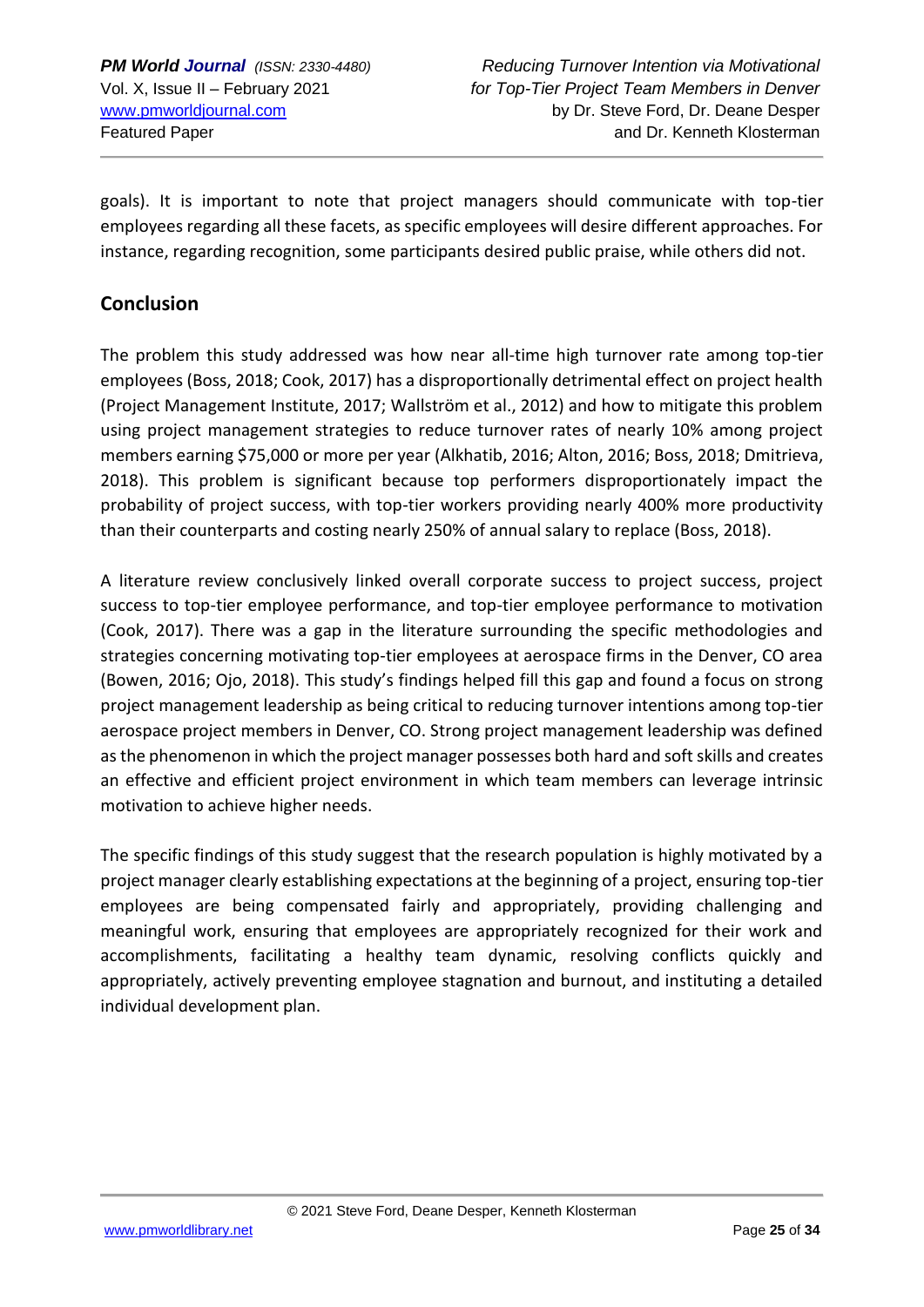## **References**

- Aaltonen, K., & Kujala, J. (2016). Towards an improved understanding of project stakeholder landscapes. *International Journal of Project Management, 34*, 1537-1552.
- Abyad, A. (2018). Project management, motivation theories and process management. *Middle East Journal of Business, 13*(4): 18-22.
- Adams, J. S. (1965). *Inequity in Social Exchange*. In L. Berkowitz (Ed.), Advances in Experimental and Social Psychology (pp. 276-299). Academic Press.
- Aga, D. A. (2016). Transactional leadership and project success: The moderating role of goal clarity. *Procedia Computer Science*, *100*, 517-525.
- Aga, D. A., Noorderhaven, N., & Vallejo, B. (2016). Transformational leadership and project success: The mediating role of team-building. *International Journal of Project Management*, *34*(5), 806-818.
- Ahmed, S., & Abdullahi, A. M. (2017). Leadership and project success in development sector. *Journal of Economics and Management, 30*(4), 5-19.
- Alawneh, A., & Sweis, R. (2016). The relationship between the emotional intelligence level and the effectiveness of a project manager: The case of Jordan. *International Journal of Information, Business and Management 8*(5)*,* 13-27.
- Alkhatib, S. (2016). Stop the turnover: what project managers need to know about managing millennials. *PM Network, 30*(5), 28-29.
- Alshanbri, N., Kalan, M., Noor, M., Dutta, D., Zhang, K., & Maqsood, T. (2015). Employees' turnover, knowledge management and human recourse management: A case of nitaqat program. *International Journal of Social Science and Humanity, 5*, 701-706.
- Alton, L. (2016). *Retaining top-tier employees: 5 strategies for CHROs.* [https://www.adp.com/spark/articles/2016/03/retaining-top-tier-employees-5](https://www.adp.com/spark/articles/2016/03/retaining-top-tier-employees-5-strategies-for-chros.aspx) [strategies-for-chros.aspx#](https://www.adp.com/spark/articles/2016/03/retaining-top-tier-employees-5-strategies-for-chros.aspx)
- Alvarenga, J. C., Branco, R. R., do Valle, A. B., Soares, C. A. P., & da Silveira e Silva, W. (2018). Revaluation of the criticality of the project manager to the project's success. *Business Management Dynamics*, *8*(2), 1–18.
- Anne, L. V., Müller, R., & De Paoli, D. (2019). Project managers adjust their leadership: To workspace and project type. *International Journal of Managing Projects in Business, 13*(2), 256-276.
- Arnulf, J. (2014, September). Money as a motivator. *Fudan Business Knowledge*. <http://bk.fudan.edu.cn/d-1376283709934>
- Asree, S., Cherikh, M., & Baucum, C. (2019). A review of leadership styles that affect project success. *International Journal of the Academic Business World*, *13*(1), 36-46.
- Bachman, K. (2016). *Portraitures of project leaders: An investigation into the leadership practices of successful project leaders* (Order No. 10294581). Available from ProQuest Central; ProQuest Dissertations & Theses Global. (1844966973).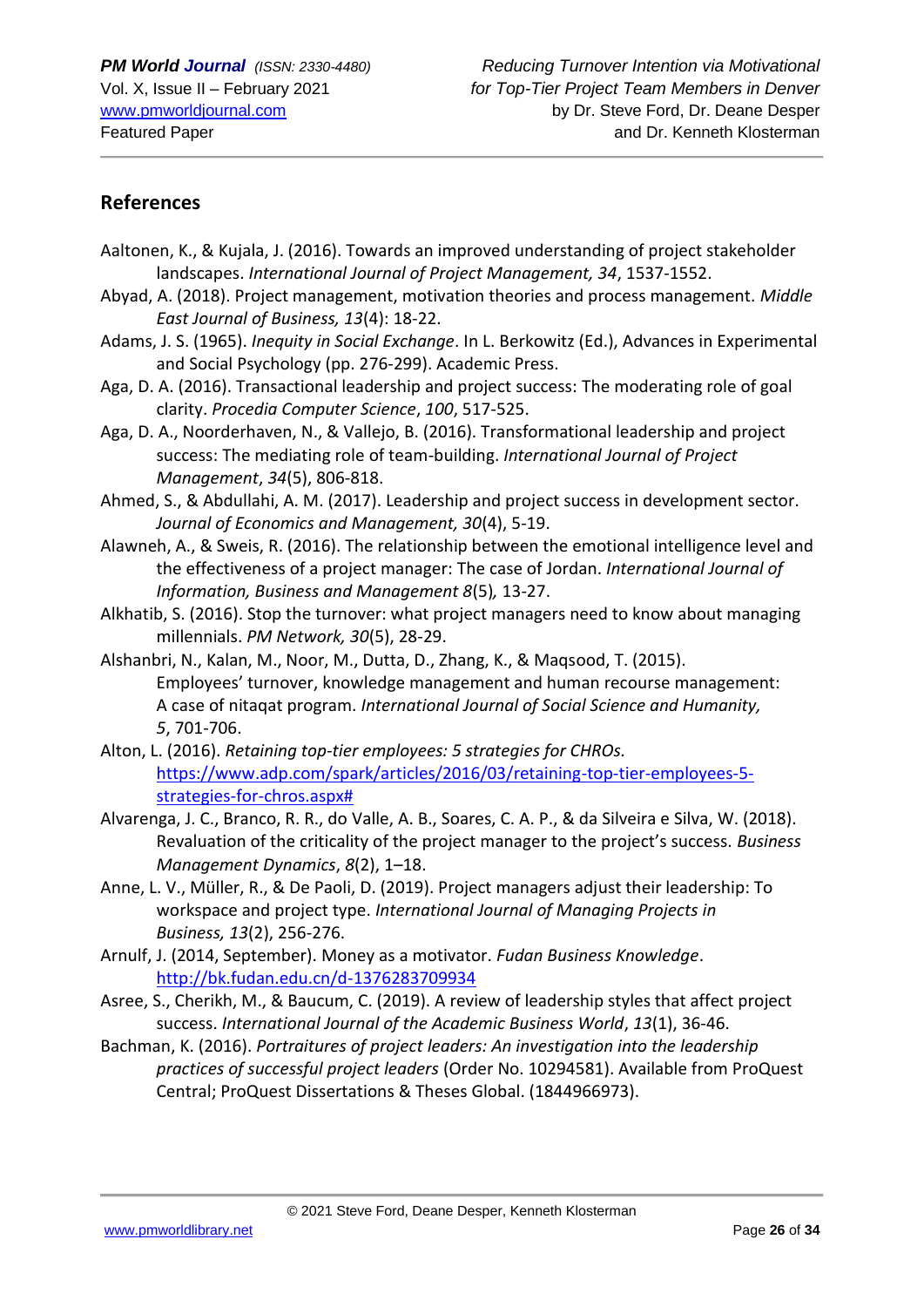- Badewi, A. (2016). The impact of project (PM) and benefits management (BM) practices on project success: Towards developing a project benefits governance framework. *International Journal of Project Management, 34*, 761-778.
- Bennis, W., Sample, S., & Asghar, R. (2015). *The art and adventure of leadership.* John Wiley & Sons, Inc.
- Bolino, M., & Klotz, A. (2018). Don't let lazy managers drive away your top performers. *Harvard Business Review.* [https://hbr.org/2018/11/dont-let-lazy-managers-drive-away-your-top](https://hbr.org/2018/11/dont-let-lazy-managers-drive-away-your-top-performers)[performers](https://hbr.org/2018/11/dont-let-lazy-managers-drive-away-your-top-performers)
- Bond, U. E. (2017). *Project management, leadership, and performance: A quantitative study of key factors leading to project success*. Scholar's Press.
- Boss, J. (2018). *Employee turnover is the highest it's been in 10 years. Here's what to do about it.* [https://www.forbes.com/sites/jeffboss/2018/02/26/employee-turnover-is-the](https://www.forbes.com/sites/jeffboss/2018/02/26/employee-turnover-is-the-highest-its-been-in-10-years-heres-what-to-do-about-it/#21b8734f478c)[highest-its-been-in-10-years-heres-what-to-do-about-it/#21b8734f478c](https://www.forbes.com/sites/jeffboss/2018/02/26/employee-turnover-is-the-highest-its-been-in-10-years-heres-what-to-do-about-it/#21b8734f478c)
- Boushey, H., & Glynn, S. (2012). *There are significant business costs to replacing employees.* <https://www.americanprogress.org/wp-content/uploads/2012/11/CostofTurnover.pdf>
- Bowen, A. (2016). *Factors leading to motivational decline among team members and the impact of motivational decline on project success* (Doctoral dissertation). ProQuest Dissertations & Theses Global Database. (Accession No. 10107693 D.B.A.)
- Burns, J. (1978). *Leadership*. Harper & Row.
- Caillier, J. (2017). Can changes in transformational-oriented and transactional-oriented leadership impact turnover over time? *International Journal of Public Administration, 41*(12), 935-945.
- Carsten, M. K., Uhl-Bien, M., West, B. J., Patera, J. L., & McGregor, R. (2010). Exploring social constructions of followership: A qualitative study. *Leadership Quarterly, 21*, 543-562.
- Chamberlain, A. (2017). What matters more to your workforce than money. *Harvard Business Review.* <https://hbr.org/2017/01/what-matters-more-to-your-workforce-than-money>
- Chamorro-Premuzic, T. (2013, April 10). Does money really affect motivation? A review of the research. *Harvard Business Review.* [https://hbr.org/2013/04/does-money-really-affect](https://hbr.org/2013/04/does-money-really-affect-motiv)[motiv](https://hbr.org/2013/04/does-money-really-affect-motiv)
- Chamorro-Premuzic, T., & Garrad, L. (2017, February 8). If you want to motivate employees, stop trusting your instincts. *Harvard Business Review.* [https://hbr.org/2017/02/if-you](https://hbr.org/2017/02/if-you-want-to-motivate-employees-stop-trusting-your-instincts)[want-to-motivate-employees-stop-trusting-your-instincts](https://hbr.org/2017/02/if-you-want-to-motivate-employees-stop-trusting-your-instincts)
- Cho, Y., & Perry, J. (2011, November 2). Intrinsic motivation and employee attitudes. *Review of Personnel Administration, 32*(4), 382-406.
- Clarizen. (2017). *Project managers: 5 ways to motivate your teams*. <https://www.clarizen.com/project-managers-5-ways-motivate-teams/>
- Cohen, H. (2019). The change management fallacies. *SAM Advanced Management Journal (07497075)*, *84*(1), 4–15.
- Cook, I. (2017). *How to reduce employee turnover with workforce analytics*. [http://www.humanresourcestoday.com/2017/metrics/retention-and-turnover/?open](http://www.humanresourcestoday.com/2017/metrics/retention-and-turnover/?open-article-id=7532825&article-title=how-to-reduce-employee-turnover-with-workforce-analytics&blog-domain=visier.com&blog-title=visier)[article-id=7532825&article-title=how-to-reduce-employee-turnover-with-workforce](http://www.humanresourcestoday.com/2017/metrics/retention-and-turnover/?open-article-id=7532825&article-title=how-to-reduce-employee-turnover-with-workforce-analytics&blog-domain=visier.com&blog-title=visier)[analytics&blog-domain=visier.com&blog-title=visier](http://www.humanresourcestoday.com/2017/metrics/retention-and-turnover/?open-article-id=7532825&article-title=how-to-reduce-employee-turnover-with-workforce-analytics&blog-domain=visier.com&blog-title=visier)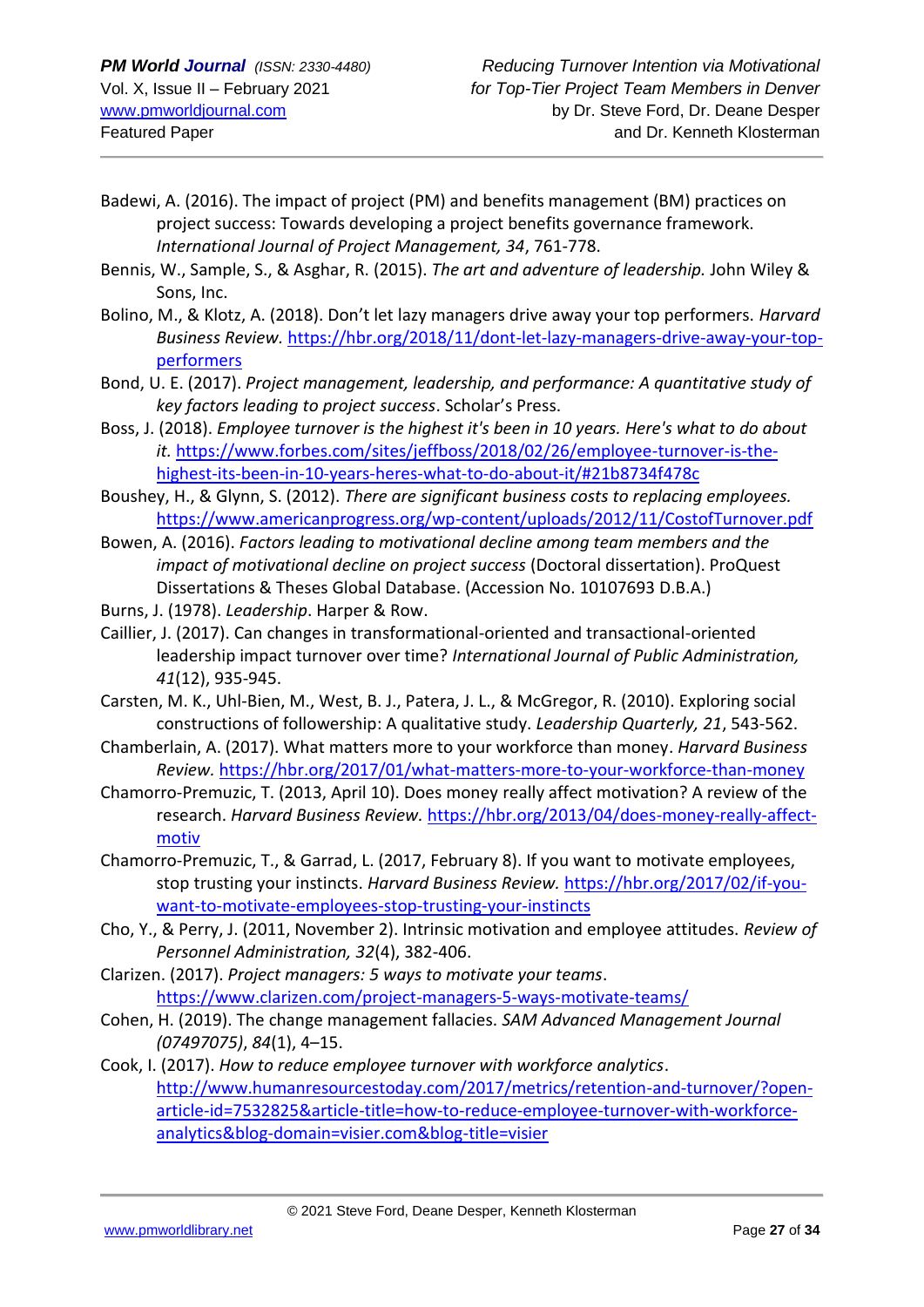- Creswell, J. (2018). *Research design: qualitative, quantitative, and mixed methods approaches* (5th ed.)*.* Sage.
- Daiane, S. D., Perciuncula, G., Maffia, J., & Pedro, D. A. (2017). Profile of leadership in project management: A research with management professionals. *Revista De Gestão e Projetos, 8*(1), 72-89.
- Dandage, R. V., Mantha, S. S., Rane, S. B., & Bhoola, V. (2018). Analysis of interactions among barriers in project risk management. *Journal of Industrial Engineering International, 14*(1), 153-169.
- Dean, C. (1997). The principles of scientific management by Fred Taylor: exposures in print beyond the private printing. *Journal of Management History, 3*(1), 4-17.
- Deci, E. L., & Ryan, R. M. (2008). Self-determination theory: A macrotheory of human motivation, development, and health. *Canadian Psychology, 49*(3), 182-185.
- Desper, D. A. (2013). *Characteristics and leadership strategies of effective virtual team leaders* (Doctoral dissertation). ProQuest Dissertations & Theses. (ProQuest No. 1491827331).
- Dininni, J. (2017). *Management theory of Elton Mayo*. <https://www.business.com/articles/management-theory-of-elton-mayo/>
- Dmitrieva, K. (2018). *U.S. job openings hit record, quit rate reaches 17-year high.* [https://www.bloomberg.com/news/articles/2018-09-11/job-openings-in-u-s-increased](https://www.bloomberg.com/news/articles/2018-09-11/job-openings-in-u-s-increased-in-july-to-record-6-94-million)[in-july-to-record-6-94-million](https://www.bloomberg.com/news/articles/2018-09-11/job-openings-in-u-s-increased-in-july-to-record-6-94-million)
- Eaton, K. H. (2016). *Motivational factors and educational attainment of software engineers* (Doctoral dissertation). ProQuest Dissertations & Theses. (ProQuest No. 10018925)
- English, H. B. (1921). Dynamic psychology and the problem of motivation. *Psychological Review, 28*(4), 239-248.
- Flowers, V., & Hughes, C. (1973, July). Why employees stay. *Harvard Business Review*. <https://hbr.org/1973/07/why-employees-stay>
- Ford, S. W., Jr. (2020). Reducing voluntary turnover rates via motivational strategies for top-tier project team members in Denver, Colorado (Doctoral dissertation). ProQuest Dissertations & Theses. (ProQuest No. 2466344748).
- García, I. R., Ramón, S. D. C., & Herrera, A. F. (2019). The role of work motivation based on values in employee's retention in the 21st century. *Management*, *7*(2), 149-156.
- Goleman, D. (2006). *Emotional intelligence.* Bantam Books.
- Goleman, D. (2017). *Leadership that gets results.* Harvard Business Review Press.
- Grisales, R., & Lopez, N. (2011). *The link between project management leadership and project success.* (Doctoral dissertation). [http://www.diva](http://www.diva-portal.se/smash/get/diva2:831794/FULLTEXT01.pdf)[portal.se/smash/get/diva2:831794/FULLTEXT01.pdf](http://www.diva-portal.se/smash/get/diva2:831794/FULLTEXT01.pdf)
- Guveli, H., Anuk, D., Oflaz, S., Guveli, M. E., Yildirim, N. K., Ozkan, M., & Ozkan, S. (2015). Oncology staff: burnout, job satisfaction and coping with stress. *Psycho-Oncology*, *24*(8), 926–931.
- Hernick, R. M. (2017). *Assessing the relationships between the intrinsic factors of selfdetermination theory for motivation and job satisfaction factors* (Order No. 10635782). Available from ProQuest Dissertations & Theses Global. (1972042709).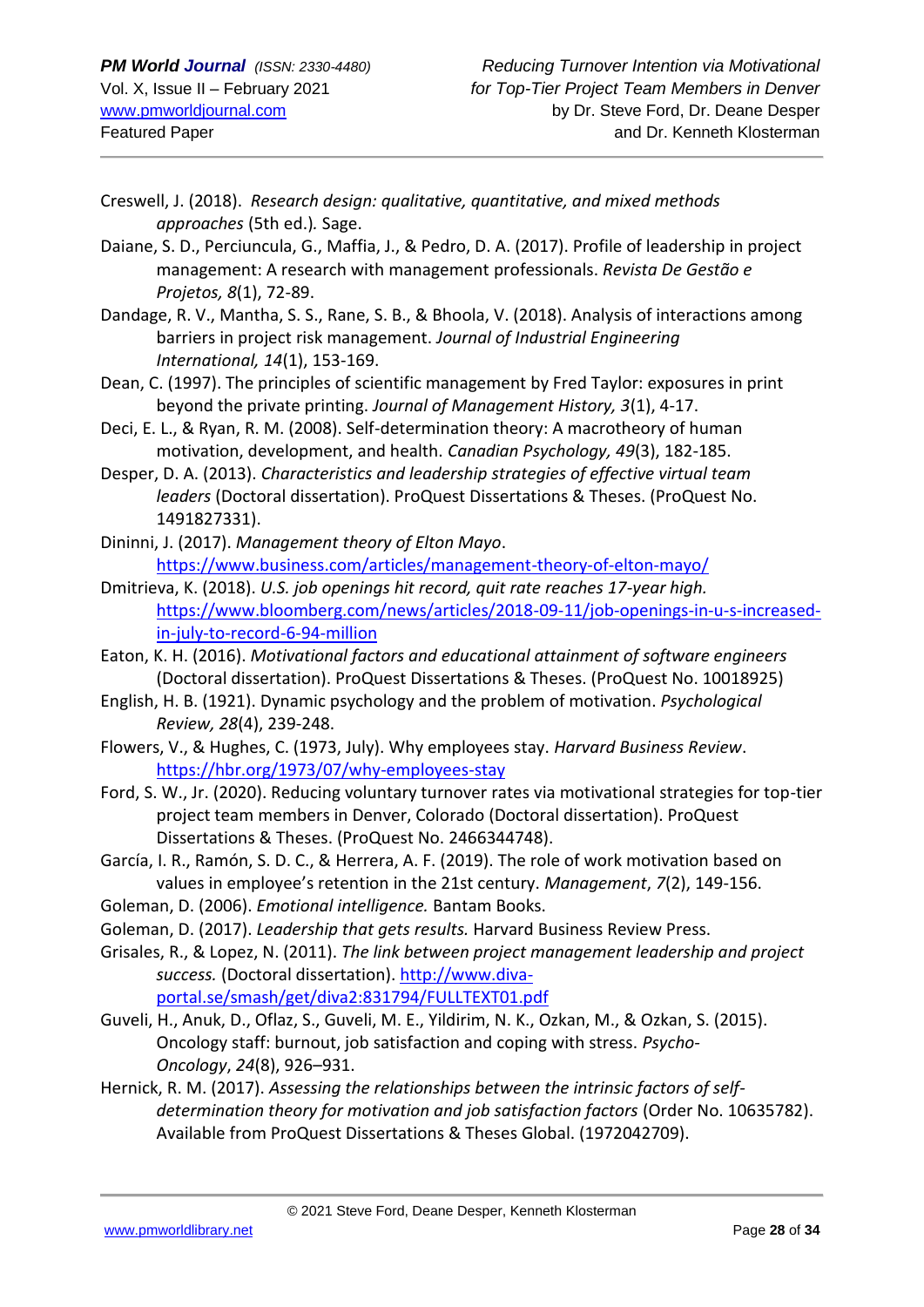Herzberg, F. (2008). *One more time: How do you motivate employees?* Harvard Business Press.

Hon, A. H. Y., & Chan, W. W. (2013). The effects of group conflict and work stress on employee performance. *Cornell Hospitality Quarterly, 54*, 174-184.

- Hughes, D. L., Rana, N. P., & Simintiras, A. C. (2017). The changing landscape of IS project failure: An examination of the key factors. *Journal of Enterprise Information Management, 30*(1), 142-165.
- Judge, T. (2010, March 11). The relationship between pay and job satisfaction: a meta-analysis of the literature. *Journal of Vocational Behavior.* [http://www.timothy](http://www.timothy-judge.com/Judge,%20Piccolo,%20Podsakoff,%20et%20al.%20(JVB%202010).pdf)[judge.com/Judge,%20Piccolo,%20Podsakoff,%20et%20al.%20\(JVB%202010\).pdf](http://www.timothy-judge.com/Judge,%20Piccolo,%20Podsakoff,%20et%20al.%20(JVB%202010).pdf)
- Kahneman, D., & Deaton, A. (2010, September 7). High income improves evaluation of life but not emotional well-being. *Proceedings of the National Academy of Sciences.* <http://www.pnas.org/content/early/2010/08/27/1011492107>
- Kerzner, H. (2018). *Project management: A systems approach to planning, scheduling, and controlling* (12th ed.)*.* John Wiley and Sons, Inc.
- Khamaksorn, A. (2016). Project management knowledge and skills for the construction industry. *International Conference on Civil, Architecture and Sustainable Development*, 93-98.
- Kloppenborg, T., Anantatmula, V., & Wells, K. (2019). *Contemporary project management* (4th ed.). Cengage Learning.
- Klosterman, K. (2020). *Exploring follower characteristics in culturally heterogeneous virtual teams: A qualitative phenomenological study* (Doctoral dissertation). ProQuest Dissertations & Theses. (ProQuest No. 28258915).
- Kontoghiorghes, C. (2016). Linking high performance organizational culture and talent management: Satisfaction/motivation and organizational commitment as mediators. *The International Journal of Human Resource Management, 27*(16), 1833- 1853.
- KPMG. (2017, April). *Driving business performance: Project management survey 2017.* [https://assets.kpmg.com/content/dam/kpmg/nz/pdf/July/projectmanagementsurveyk](https://assets.kpmg.com/content/dam/kpmg/nz/pdf/July/projectmanagementsurveykpmg-nz.pdf) [pmg-nz.pdf](https://assets.kpmg.com/content/dam/kpmg/nz/pdf/July/projectmanagementsurveykpmg-nz.pdf)
- Kronos. (2017). *The employee burnout crisis: Study reveals big workplace challenge in 2017.* [https://www.kronos.com/about-us/newsroom/employee-burnout-crisis-study-reveals](https://www.kronos.com/about-us/newsroom/employee-burnout-crisis-study-reveals-big-workplace-challenge-2017)[big-workplace-challenge-2017](https://www.kronos.com/about-us/newsroom/employee-burnout-crisis-study-reveals-big-workplace-challenge-2017)
- Latham, G. P., Fraccaroli, F., & Sverke, M. (2017). What am I supposed to do in my job? Set goals and appraise your people. *An Introduction to Work and Organizational Psychology: An International Perspective*, 64-79.
- Leedy, P., & Ormrod, J. (2016). *Practical research: Planning and design* (11th ed.)*.* Pearson.
- Levy, D., Livingood, R., & Maranga, K. (2016). *Perspectives of qualitative research methods.* Words of Wisdom, LLC.
- Liu, J. Y.-C., Chen, H.-G., Chen, C. C., & Sheu, T. S. (2013). Relationships among interpersonal conflict, requirements uncertainty, and software project performance. *International Journal of Project Management, 29*, 547-556.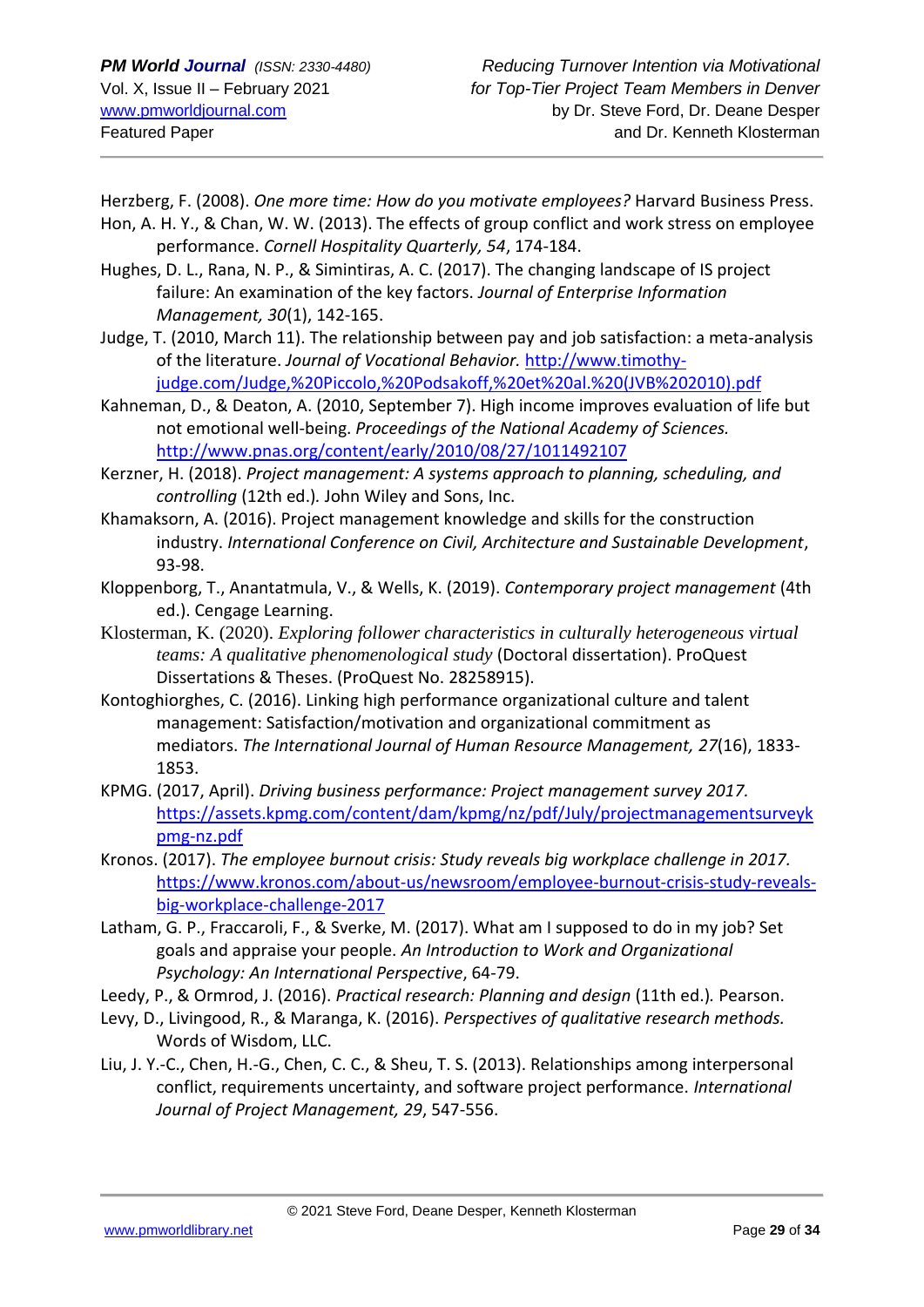- Malterud, K., Siersma, V. D., & Guassora, A. D. (2016). Sample size in qualitative interview studies: Guided by information power. *Qualitative Health Research, 26*, 1753-1760.
- Martin, R. (2017, February 24). The 3 simple rules of managing top talent. *Harvard Business Review.* <https://hbr.org/2017/02/the-3-simple-rules-of-managing-top-talent>
- Maslow, A. (1943). A theory of human motivation. *Psychological Review, 50,* 370-396. <http://psychclassics.yorku.ca/Maslow/motivation.htm>
- Mayo, E. (1945). *Social problems of an industrial civilization.* <https://archive.org/details/socialproblemsof00mayo>
- McClelland, D. (1961). *The Achieving Society*. <https://babel.hathitrust.org/cgi/pt?id=mdp.39015003646802;view=1up;seq=8>
- McGregor, D. (2006). *The human side of enterprise.* McGraw-Hill.
- McLeod, S. (2018). *Maslow's hierarchy of needs.*

<https://www.simplypsychology.org/maslow.html>

- Meng, X., & Boyd, P. (2017). The role of the project manager in relationship management. *International Journal of Project Management, 35*, 717-728.
- Meyer Harwitz, K. (2019). Project management is a leadership discipline. *Supervision*, *80*(3), 3. Mintzberg, H. (2009). *Managing*. Berret-Koehler Publishers, Inc.
- Mir, F. A., & Pinnington, A. H. (2014, February). Exploring the value of project management: linking project management performance and project success. *International Journal of Project Management, 32*(2), 202-217.
- Mukherjee, D., Lahiri, S., Mukherjee, D., & Billing, T. (2012). Leading virtual teams: How do social, cognitive, and behavioral capabilities matter? *Management Decision, 50*, 273- 290.
- Munyeki, N., & Were, S. (2017). Influence of transformational leadership on the performance of project based organizations: A case of International Livestock Research Institute. *International Journal of Project Management, 1*(3), 41-60.
- Nahavandi, A. (2015). *The art and science of leadership* (7th ed.). Pearson Education, Inc.
- Newton, M. (2018). *A systematic literature review of project management tools and their Impact on project management effectiveness* (Master's thesis). ProQuest Dissertations & Theses Global Database. (Accession No. 10792825)
- Northouse, P. G. (2018). *Leadership: Theory and practice* (8th ed.). Sage.
- Novo, B., Landis, E. A., & Haley, M. L. (2017). Leadership and its role in the success of project management. *Journal of Leadership, Accountability and Ethics, 14*(1), 73-78.
- Nurun, N., Islam, M., Dip, T. M., & Hossain, A. A. (2017). Impact of motivation on employee performances: A case study of Karmasangsthan Bank Limited, Bangladesh. *Arabian Journal of Business and Management Review, 7*(293).
- Ojo, J. (2018). *Leadership: Implications for the field of project management* (Order No. 10980236). Available from ProQuest Dissertations & Theses Global. (2195473604).
- Perrin, F. A. C. (1923). The psychology of motivation. *Psychological Review, 30*(3), 176-191.
- Porter, L. W., & Lawler, E. E. (1968). *Managerial attitudes and performance*. Dorsey Press and Richard D. Irwin.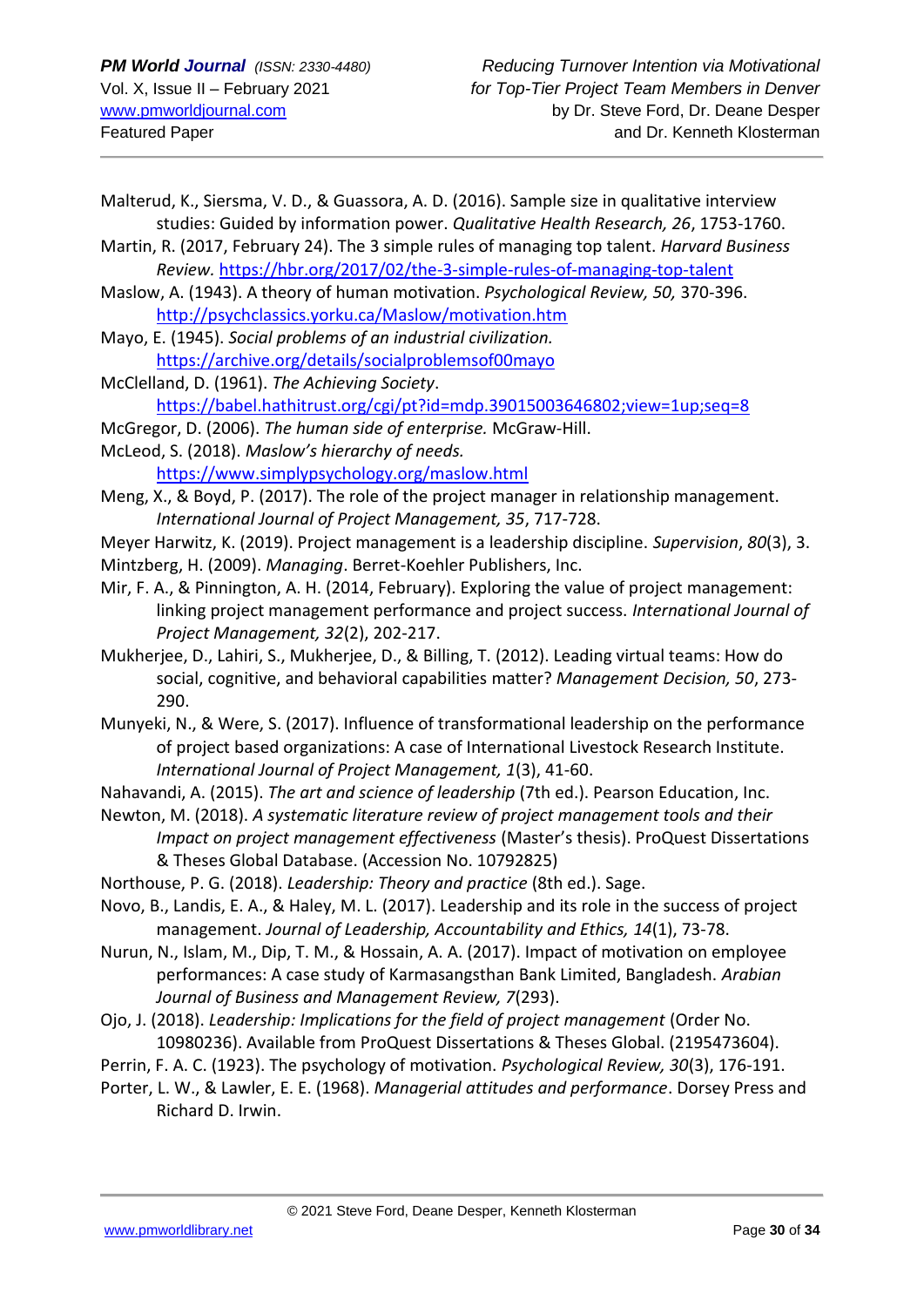- Project Management Institute. (2017). *A guide to the project management body of knowledge (PMBOK guide)* (6th ed.). Project Management Institute.
- Raziq, M. M., Borini, F. M., Malik, O. F., Ahmad, M., & Shabaz, M. (2018). Leadership styles, goal clarity, and project success. *Leadership & Organization Development Journal, 39*(2), 309-323.
- Reina, C. S., Rogers, K. M., Peterson, S. J., Byron, K., & Hom, P. W. (2018). Quitting the boss? The role of manager influence tactics and employee emotional engagement in voluntary turnover. *Journal of Leadership & Organizational Studies, 25*(1), 5–18.

Robbins, S., & Judge, T. (2017). *Organizational behavior* (17th ed.)*.* Pearson.

- Robinson, C. (2010). The keys to turbo-charging intrinsic motivation. *Journal for Quality & Participation, 33*(3), 4-8.
- Rubenstein, A. L., Eberly, M. B., Lee, T. W., & Mitchell, T. R. (2018). Surveying the forest: A meta‐analysis, moderator investigation, and future‐oriented discussion of the antecedents of voluntary employee turnover. *Personnel Psychology*, *71*(1), 23–65.
- Saldana, J. (2016). *The coding manual for qualitative researchers* (3rd ed.). Sage.
- Sammer, J. (2018). *Welcome, generation Z: here's your benefits package*. [https://www.shrm.org/ResourcesAndTools/hr-topics/benefits/Pages/generation-z](https://www.shrm.org/ResourcesAndTools/hr-topics/benefits/Pages/generation-z-benefits-package.aspx)[benefits-package.aspx](https://www.shrm.org/ResourcesAndTools/hr-topics/benefits/Pages/generation-z-benefits-package.aspx)
- Schmid, B., & Adams, J. (2008). Motivation in project management: the project manager's perspective. *Project Management Journal, 39*(2), 60
- Senthill, M. (2018). *Leadership styles and competencies of project managers in successful projects* (Order No. 10935737). Available from ProQuest Dissertations & Theses Global. (2114932094).
- Seyedsafi, M. (2017). *Relationship between leadership styles, emotional intelligence, and project manager performance* (Order No. 10623167). Available from ProQuest Central; ProQuest Dissertations & Theses Global. (1955305261).
- Shamma, U. (2017). *Managing conflict resolution.* <https://www.projectmanagement.com/articles/362019/Managing-Conflict-Resolution>
- Shao, J. (2017). The moderating effect of program context on the relationship between program managers' leadership competences and program success. *International Journal of Project Management, 36*, 1-13.
- Sharma, A., & Nambudiri, R. (2015). Job-leisure conflict, turnover intention and the role of job satisfaction as a mediator: An empirical study of Indian IT professionals. *South Asian Journal of Management, 22*(1), 7-27.
- Shaw, R. (2017). *Extreme teams: Why Pixar, Netflix, AirBnB, and other cutting-edge companies succeed where most fail.* American Management Association.
- Shontz, J. L. (2016). *A different type of project crashing: sources of occupational stress within the project management profession and the influence of occupational stress on the job satisfaction and turnover intention of project managers* (Doctoral dissertation). ProQuest Dissertations & Theses Global Database. (Accession No. 10014513)
- Snaebjornsson, I. M., & Vaiciukynaite, E. (2016). Emotion contagion in leadership: Follower centric approach. *Business & Economic Horizons, 12*(1), 53-62.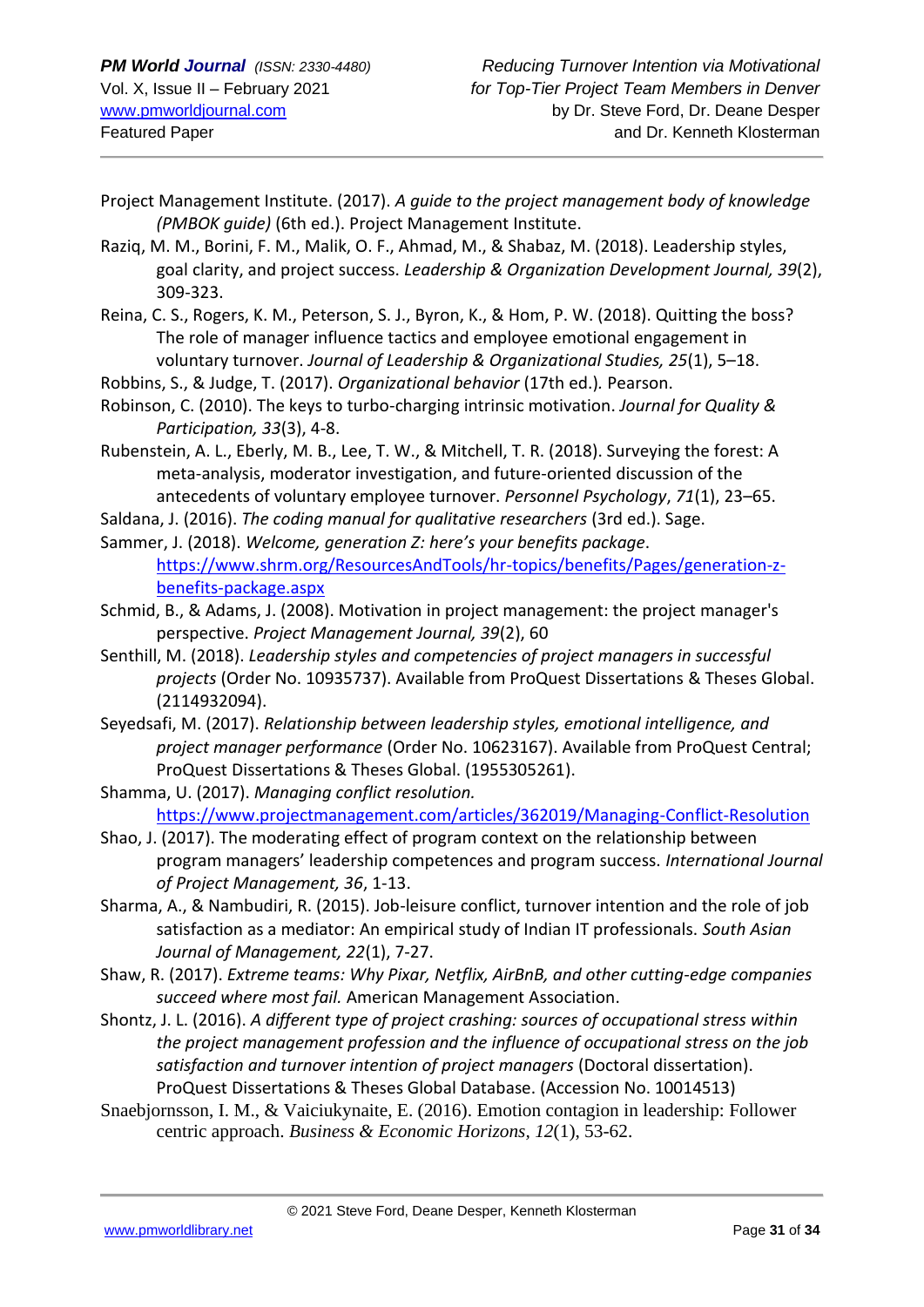- Society for Human Resource Management. (2016). *2016 Employee job satisfaction and engagement report.* [https://www.shrm.org/hr-today/trends-and-forecasting/research](https://www.shrm.org/hr-today/trends-and-forecasting/research-and-surveys/pages/job-satisfaction-and-engagement-report-revitalizing-changing-workforce.aspx)[and-surveys/pages/job-satisfaction-and-engagement-report-revitalizing-changing](https://www.shrm.org/hr-today/trends-and-forecasting/research-and-surveys/pages/job-satisfaction-and-engagement-report-revitalizing-changing-workforce.aspx)[workforce.aspx](https://www.shrm.org/hr-today/trends-and-forecasting/research-and-surveys/pages/job-satisfaction-and-engagement-report-revitalizing-changing-workforce.aspx)
- Strahorn, S., Brewer, G., & Gajendran, T. (2017). The influence of trust on project management practice within with the construction industry. *Construction Economics and Building, 17*(1), 1-19.
- Sudha, K. S., Shahnawaz, M. G., & Farhat, A. (2016). Leadership styles, leader's effectiveness and well-being: Exploring collective efficacy as a mediator. *SAGE Publications, 20*, 111- 120.
- Swanigan, C. L. (2017). *Examining the factors of leadership in project management: A qualitative multiple case study* (Order No. 10254850). Available from ProQuest Dissertations & Theses Global. (1870786105).
- Taylor, C. (2018). *Project manager strategies for strengthening communications within project teams* (Order No. 10978171). Available from ProQuest Dissertations & Theses Global. (2150089646).
- Taylor, F. W. (1911). *The principles of scientific management.* Harper & Brothers Publishers.
- Trejo, A. (2016). Project outcomes improved by emotional intelligence. *Business Perspectives and Research, 4*(1), 67–76.
- Uhl-Bien, M., Riggio, R. E., Lowe, K. B., & Carsten, M. K. (2014). Followership theory: A review and research agenda. *The Leadership Quarterly, 25*(1), 83-104.
- Wallström, H., Ridderheim, Y., Påhlson, E., Åkesson, E., & Landgren, H. (2012). *Motivational triggers in projects: a comparative study of the construction and consulting industries*. Paper presented at PMI® Research and Education Conference, Limerick, Munster, Ireland. Project Management Institute.
- Willyerd, K. (2014). *What high performers want at work.* [https://hbr.org/2014/11/what-high](https://hbr.org/2014/11/what-high-performers-want-at-work)[performers-want-at-work](https://hbr.org/2014/11/what-high-performers-want-at-work)
- Wolfe, A. B. (1921). The motivation of radicalism. *Psychological Review, 28*(4), 280-300.
- Yang, J. (2010). Antecedents and Consequences of Job Satisfaction in the Hotel Industry. *International Journal of Hospitality Management, 29*, 609-619.
- Yang, L. R., Huang, C. F., & Wu, K. S. (2011, April). The association among project manager's leadership style, teamwork, and project success. *International Journal of Project Management, 29*(3), 258-267.
- Yazid, Z., Osman, L. H., & Hamid, R. A. (2018). Managing Conflict in the Self-Managed Project Team. *International Journal of Business & Management Science*, *8*(2), 405–422.
- Yin, R. (2018). *Case study research and applications: Design and methods* (6th ed.). Sage Publications.
- Zago, C. (2019). Investigation of different alternatives in order to improve the motivation within a project team. *PM World Journal, (3)*(2).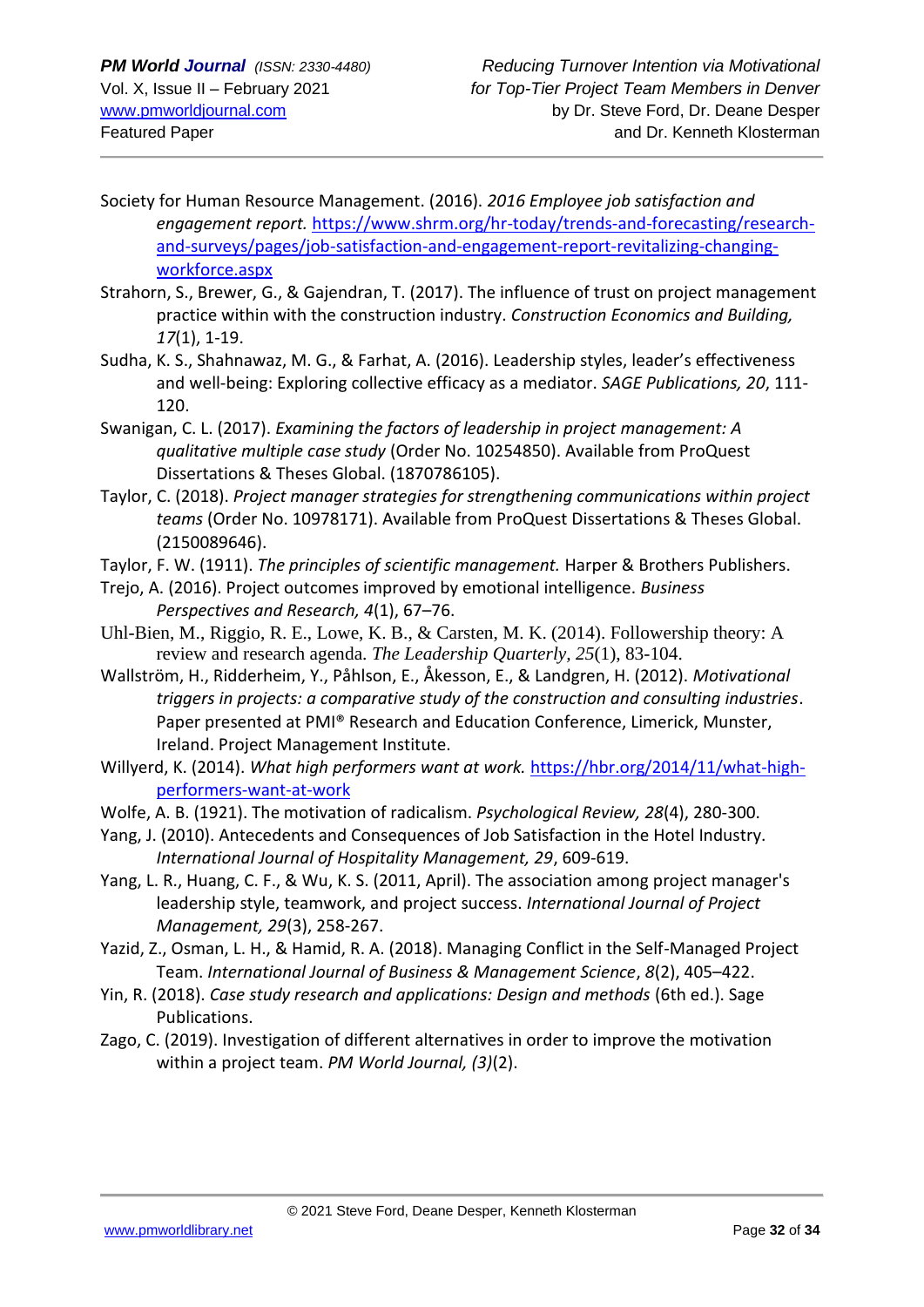*PM World Journal (ISSN: 2330-4480) Reducing Turnover Intention via Motivational* Vol. X, Issue II – February 2021 *for Top-Tier Project Team Members in Denver* [www.pmworldjournal.com](http://www.pmworldjournal.com/) by Dr. Steve Ford, Dr. Deane Desper Featured Paper and Dr. Kenneth Klosterman

# About the Authors



# **Dr. Steve Ford**

Colorado, USA



**Dr. Steve Ford** holds a Bachelor of Science from the US Air Force Academy (2004), a Master of Science from the University of North Dakota (2009), and a Doctor of Management with a concentration in Project Management from Colorado Technical University (2021). Steve is currently the managing member of Advanced Applied Project Management Solutions (LLC), a project management consultant firm. He holds numerous project management-related qualifications, including Project Management Professional (PMP), LEED AP (BD+C), Lean Six Sigma Black Belt Professional, Project Management- Lean Process Certified, Lean Supply Chain Management Certified, and Lean Culture Certified. He has more than 20 years of aerospace and construction experience in project management. He can be contacted at [Steve@aapms.net](mailto:Steve@aapms.net)





**Dr. Deane Desper** holds a Bachelor of Science in Management from National Louis University, a Master of Business Administration from South University, and a Doctor of Business Administration (specializing in leadership) from the Walden University. Also, Dr. Desper has a Project Management Professional (PMP), Lean Six Sigma Black Belt (LSSBB), SCRUM Foundations (SFPC) certification. Dr. Desper is a TRIDENT Fleet Support manager and has worked and managed supply chain, logistics, and business projects for the federal government for more than 25 years. Expertise includes the U.S. Navy as a Supply Officer followed by work as a defense contractor in support of TRIDENT submarines. Dr. Desper serves as a research supervisor with Colorado Technical